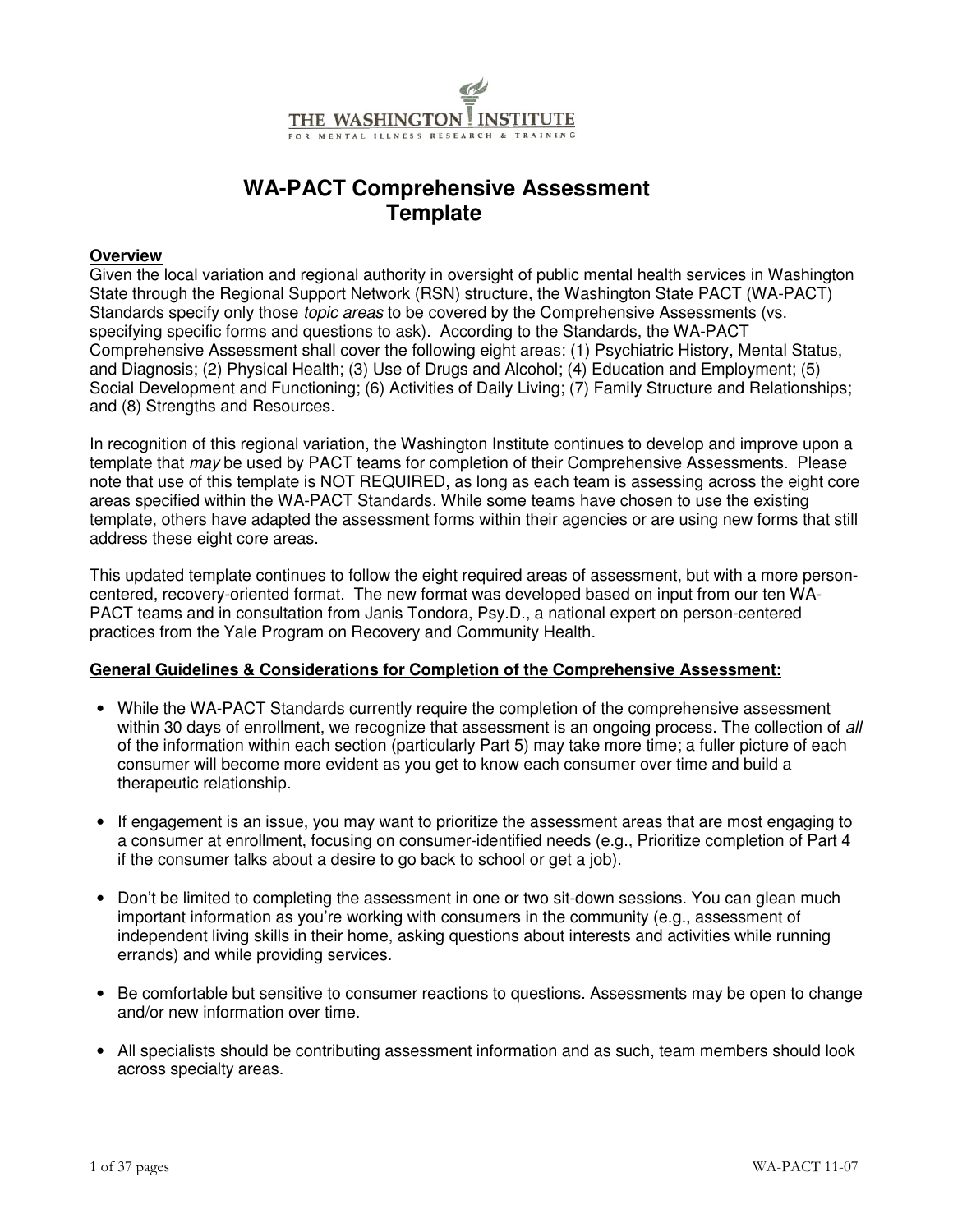• Utilize client voice in direct quotes whenever possible to reflect attempts to gather information. Example: "I don't have mental illness." This helps ensure accuracy of assessment within the first 30 days.

#### Considerations for Assessing Substance Use in Part 3:

- Use assessment principles and practices consistent with Integrated Dual Disorders Treatment and Motivational Interviewing to assess consumers' use and abuse of substances.
- In particular, remember that the first goal of substance abuse assessment within a PACT team is to facilitate an environment in which the consumer feels it is safe to talk openly with the team about substance use. Toward this end, Motivational Interviewing methods are especially helpful (e.g., using open-ended questions, using empathic and reflective statements, conveying a neutral and nonjudgmental stance).
- Specific substance abuse assessment forms, such as the Functional Analysis form and the Payoff Matrix, can be completed collaboratively with the consumer or completed initially by staff.

We hope that you find this updated template more purposeful and engaging for new PACT consumers admitted to the program.

For further questions and/or consultation on completion of the WA-PACT Comprehensive Assessment or this template, please contact Maria Monroe-DeVita, Ph.D. (206-604-5669 or mmdv@u.washington.edu) or Shannon Blajeski, MSW (206-685-0331 or blajes@u.washington.edu).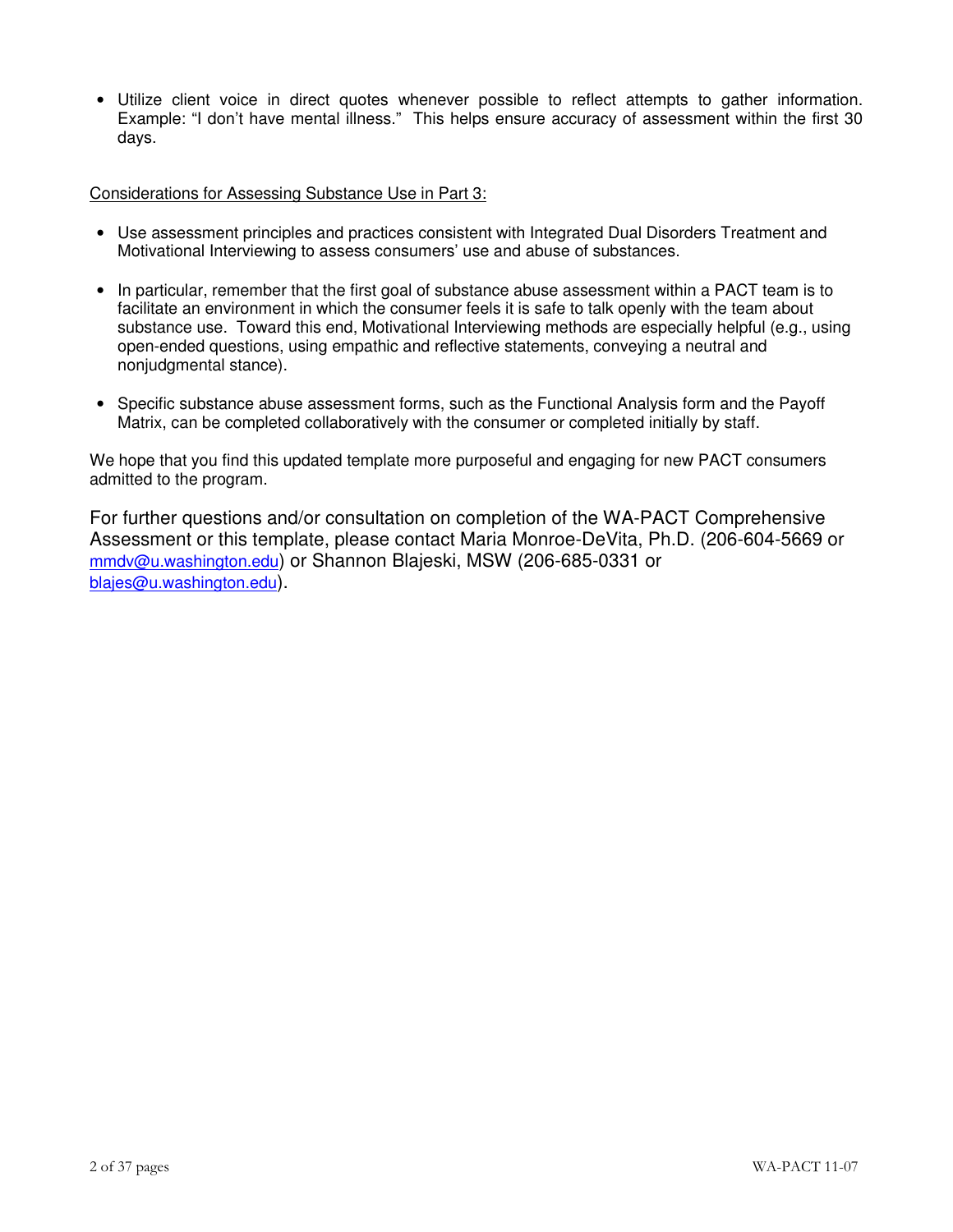Date:

#### **WA-PACT Comprehensive Assessment Part 1: Mental Health & Psychiatric Symptoms Including Psychiatric History Timeline, Mental Status, and Diagnosis**

#### **A. Mental Health & Psychiatric Symptoms**

**What are your most troubling psychiatric symptoms? How much do they interfere with your life? Are they getting in the way of the things you'd like to do?** 

**How do you cope with your symptoms? What do you do to stay well? How much are your medications helping you?** 

**If you want to make changes, what are they? What are your goals for maintaining your mental health?** 

**What are the barriers keeping you from being as psychiatrically healthy as possible (e.g. side effects of medications, etc.)? How could the PACT team help you?**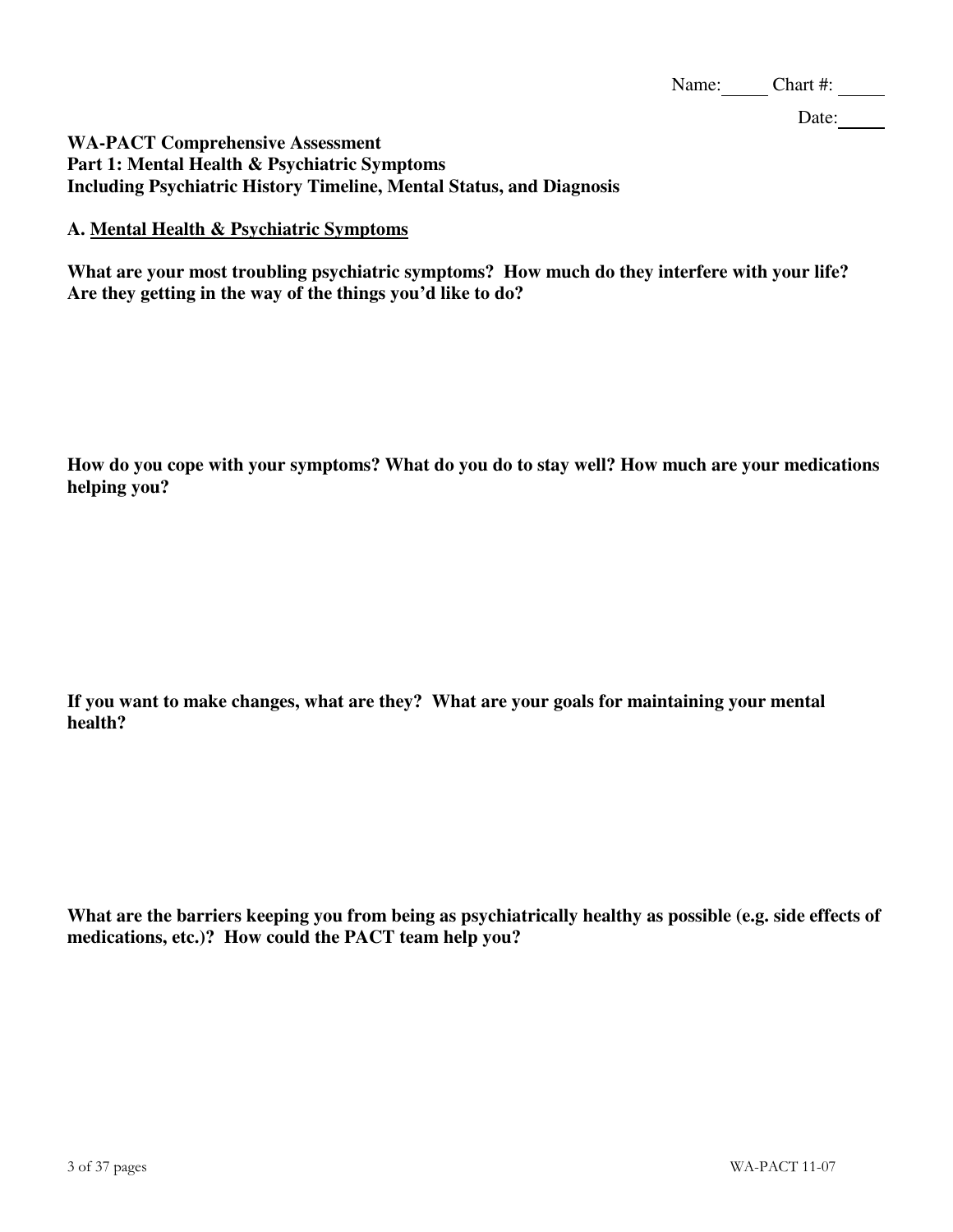#### **B. Mental Status Exam**

| <b>Presentation</b>            | Clothing<br>1.                                                 |  |
|--------------------------------|----------------------------------------------------------------|--|
|                                |                                                                |  |
|                                | Other physical characteristics<br>2.                           |  |
|                                |                                                                |  |
|                                | 3.<br>Openness to assessment                                   |  |
|                                |                                                                |  |
|                                | Consciousness (awareness, responsiveness, attentiveness)<br>4. |  |
|                                |                                                                |  |
| <b>Posture</b>                 | Slumped<br>5.                                                  |  |
|                                |                                                                |  |
|                                | Rigid, tense<br>6.                                             |  |
|                                |                                                                |  |
|                                | 7.<br>Other                                                    |  |
|                                |                                                                |  |
| <b>General Body</b>            | Accelerated, increased<br>8.                                   |  |
| <b>Movements</b>               |                                                                |  |
|                                | 9.<br>Decreased, slowed                                        |  |
|                                |                                                                |  |
|                                | 10. Restless, fidgety                                          |  |
|                                |                                                                |  |
| <b>Amplitude &amp; Quality</b> | 11. Increased, loud                                            |  |
| of Speech                      |                                                                |  |
|                                | 12. Decreased, slowed                                          |  |
|                                | 13. Slurred, stammering, etc.                                  |  |
|                                |                                                                |  |
| <b>Emotional State</b>         | 14. Different from thought content                             |  |
|                                |                                                                |  |
|                                | 15. Labile                                                     |  |
|                                |                                                                |  |
| <b>Predominate Mood</b>        | 16. Lessened emotion, "feeling nothing"                        |  |
|                                |                                                                |  |
|                                | 17. Euphoria                                                   |  |
|                                |                                                                |  |
|                                | 18. Anger, hostility                                           |  |
|                                |                                                                |  |
|                                | 19. Fear, anxiety, apprehension                                |  |
|                                |                                                                |  |
|                                | 20. Depression, sadness                                        |  |
|                                |                                                                |  |
|                                | 21. Panic attacks or symptoms                                  |  |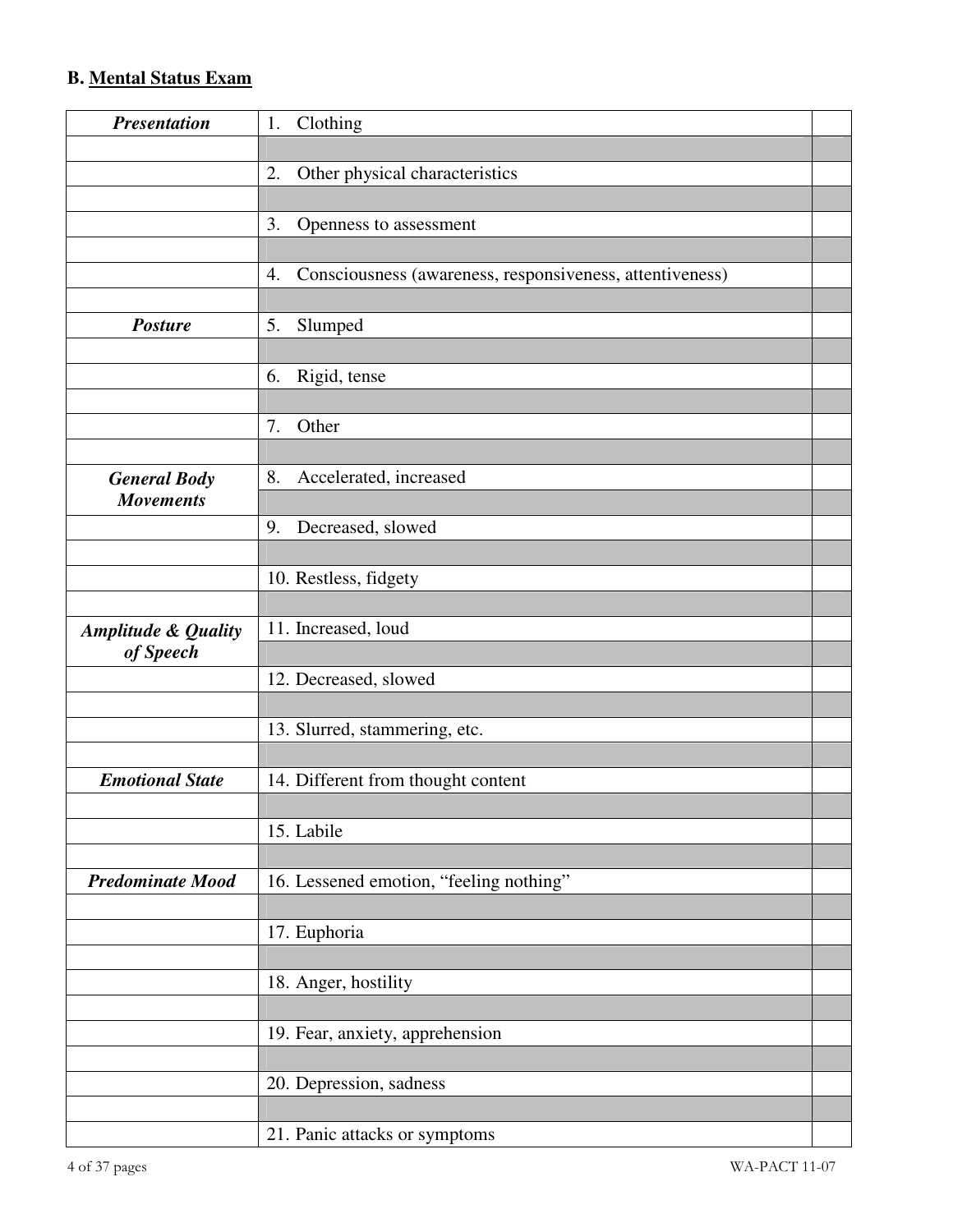| <b>Facial Expression &amp;</b> | 22. Anxiety, fear, apprehension                             |  |
|--------------------------------|-------------------------------------------------------------|--|
| <b>Overall Physical</b>        |                                                             |  |
| <b>Behavior</b>                | 23. Depression, sadness                                     |  |
|                                |                                                             |  |
|                                | 24. Anger, hostility, irritability                          |  |
|                                |                                                             |  |
|                                | 25. Decreased variability of expression, blunted, unvarying |  |
|                                |                                                             |  |
|                                | 26. Elated                                                  |  |
|                                |                                                             |  |
| <b>Perception</b>              | 27. Illusions                                               |  |
|                                |                                                             |  |
|                                | 28. Hallucinations                                          |  |
|                                | A. Auditory hallucinations                                  |  |
|                                | <b>B.</b> Visual hallucinations                             |  |
|                                | C. Other hallucinations                                     |  |
|                                |                                                             |  |
| <b>Thought Content</b>         | 29. Obsessions                                              |  |
|                                |                                                             |  |
|                                | 30. Compulsions                                             |  |
|                                | 31. Phobias                                                 |  |
|                                |                                                             |  |
|                                | 32. Derealization                                           |  |
|                                |                                                             |  |
|                                | 33. Depersonalization                                       |  |
|                                |                                                             |  |
|                                | 34. Suicidal Ideation                                       |  |
|                                |                                                             |  |
|                                | 35. Homicidal Ideation                                      |  |
|                                |                                                             |  |
|                                | 36. Delusions                                               |  |
|                                |                                                             |  |
|                                | 37. Ideas of reference                                      |  |
|                                |                                                             |  |
|                                | 38. Ideas of influence                                      |  |
|                                |                                                             |  |
| <b>Stream of Thought</b>       | 39. Associations                                            |  |
|                                |                                                             |  |
|                                | 40. Thought flow decreased, slowed                          |  |
|                                |                                                             |  |
|                                | 41. Thought flow increased                                  |  |
| 5 of 37 pages                  | WA-PACT 11-07                                               |  |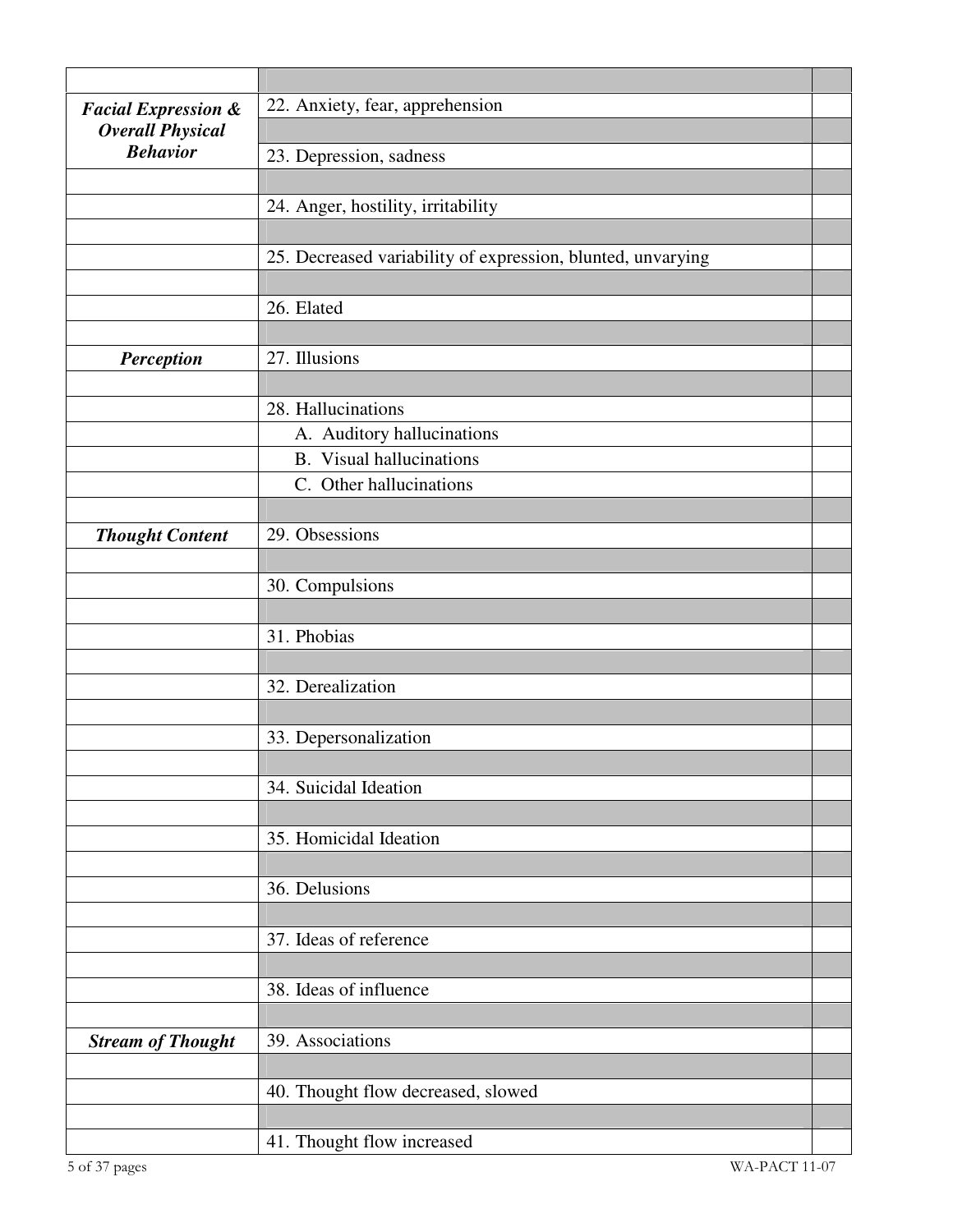| <b>Intellectual</b> | 42. Fund of common knowledge                   |
|---------------------|------------------------------------------------|
| <b>Functioning</b>  |                                                |
|                     | 43. Abstract thinking                          |
|                     |                                                |
|                     | 44. Calculations ability                       |
|                     |                                                |
|                     | 45. Comprehension                              |
|                     |                                                |
| <b>Orientation</b>  | 46. Person                                     |
|                     |                                                |
|                     | 47. Place                                      |
|                     |                                                |
|                     | 48. Time                                       |
|                     |                                                |
| <b>Attention</b>    | 49. Concentration on mental or practical tasks |
|                     |                                                |
| <b>Memory</b>       | 50. Immediate recall                           |
|                     |                                                |
|                     | 51. Recent memory                              |
|                     |                                                |
|                     | 52. Remote memory                              |
|                     |                                                |
| <b>Insight</b>      |                                                |
| <b>Judgment</b>     |                                                |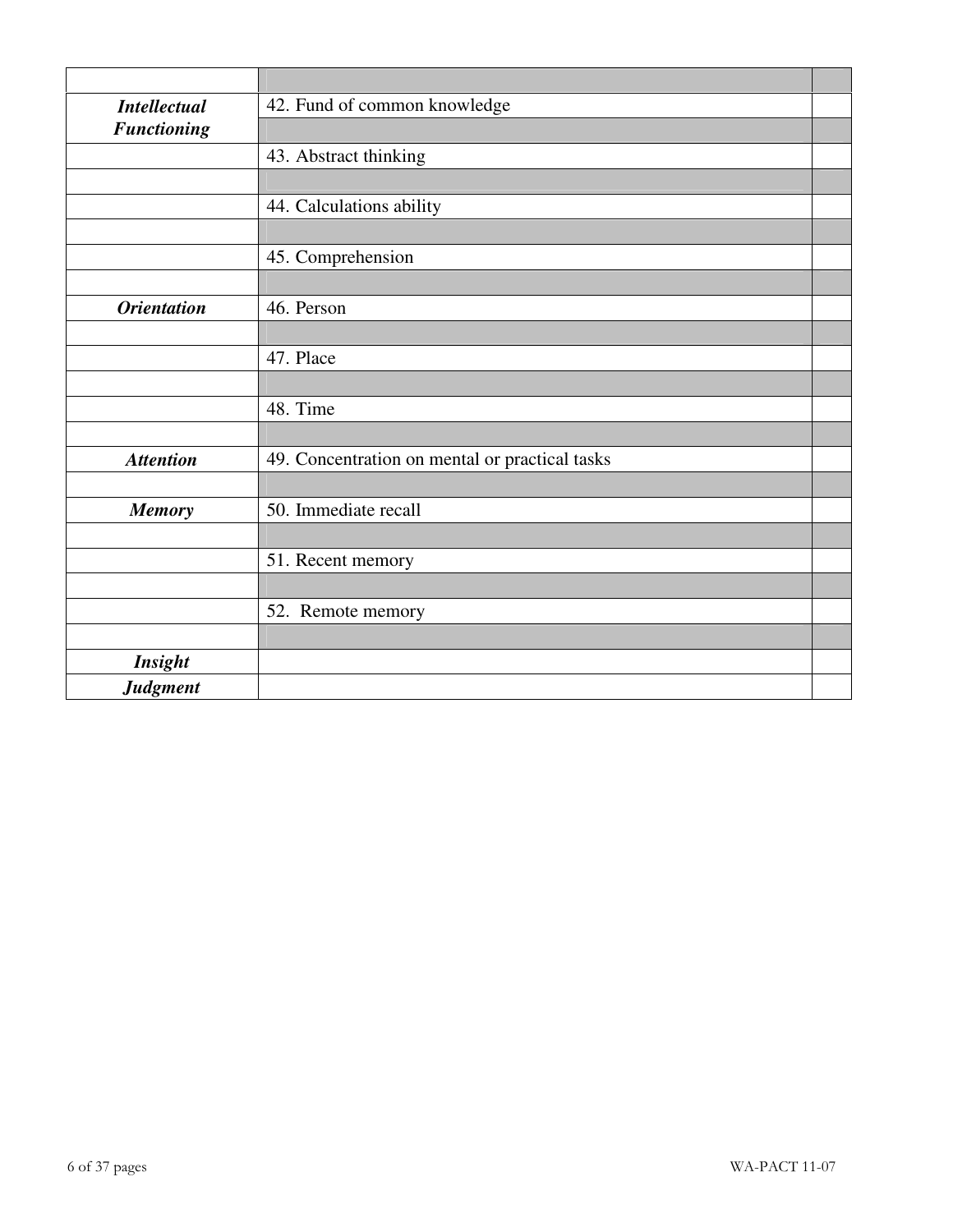#### **Mental Status Summary:**

| <b>C. DSM IV</b>          |                                   |                     |                    |
|---------------------------|-----------------------------------|---------------------|--------------------|
|                           |                                   |                     | Axis I             |
|                           |                                   |                     |                    |
|                           |                                   |                     |                    |
|                           |                                   |                     |                    |
|                           |                                   |                     |                    |
|                           |                                   |                     |                    |
|                           |                                   |                     |                    |
|                           | <b>Axis IV Primary Support</b>    | Occupational        | <b>Health Care</b> |
|                           | Social Environment<br>Educational | Housing<br>Economic | Legal System/Crime |
|                           |                                   |                     |                    |
|                           | Axis V                            |                     |                    |
| <b>Assessment Summary</b> |                                   |                     |                    |

**Strengths/Resources**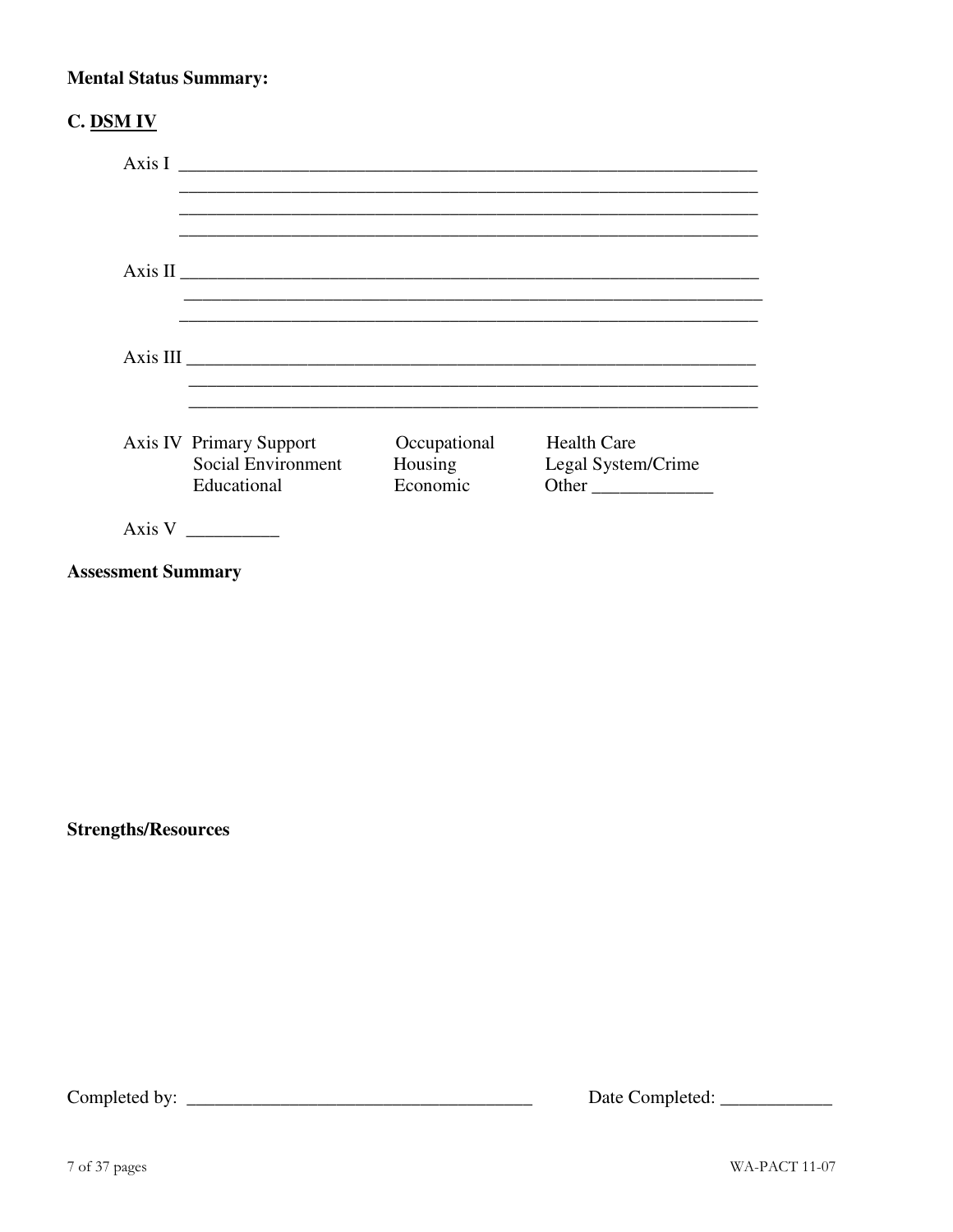#### **Comprehensive Time Line**

#### **Consumer Name**

 **DOB Marital Status Education** 

#### **Records Reviewed**

#### **Records Needed**

|                 | <b>Comprehensive Time Line</b> |                             |                  |                    |                 |                        |                  |                   |                 |
|-----------------|--------------------------------|-----------------------------|------------------|--------------------|-----------------|------------------------|------------------|-------------------|-----------------|
| Admit/          | <b>Treatment</b>               | <b>Presenting Problems/</b> |                  |                    | <b>Services</b> | <b>Reasons for DC/</b> | Living           |                   | Other           |
| <b>DC</b> Dates | Provider                       | <b>Legal Status</b>         | <b>Diagnosis</b> | <b>Medications</b> | <b>Received</b> | <b>Recommendations</b> | <b>Situation</b> | <b>Employment</b> | <b>Comments</b> |
|                 |                                |                             |                  |                    |                 |                        |                  |                   |                 |
|                 |                                |                             |                  |                    |                 |                        |                  |                   |                 |
|                 |                                |                             |                  |                    |                 |                        |                  |                   |                 |
|                 |                                |                             |                  |                    |                 |                        |                  |                   |                 |
|                 |                                |                             |                  |                    |                 |                        |                  |                   |                 |
|                 |                                |                             |                  |                    |                 |                        |                  |                   |                 |
|                 |                                |                             |                  |                    |                 |                        |                  |                   |                 |
|                 |                                |                             |                  |                    |                 |                        |                  |                   |                 |
|                 |                                |                             |                  |                    |                 |                        |                  |                   |                 |
|                 |                                |                             |                  |                    |                 |                        |                  |                   |                 |
|                 |                                |                             |                  |                    |                 |                        |                  |                   |                 |
|                 |                                |                             |                  |                    |                 |                        |                  |                   |                 |
|                 |                                |                             |                  |                    |                 |                        |                  |                   |                 |
|                 |                                |                             |                  |                    |                 |                        |                  |                   |                 |
|                 |                                |                             |                  |                    |                 |                        |                  |                   |                 |
|                 |                                |                             |                  |                    |                 |                        |                  |                   |                 |
|                 |                                |                             |                  |                    |                 |                        |                  |                   |                 |
|                 |                                |                             |                  |                    |                 |                        |                  |                   |                 |
|                 |                                |                             |                  |                    |                 |                        |                  |                   |                 |
|                 |                                |                             |                  |                    |                 |                        |                  |                   |                 |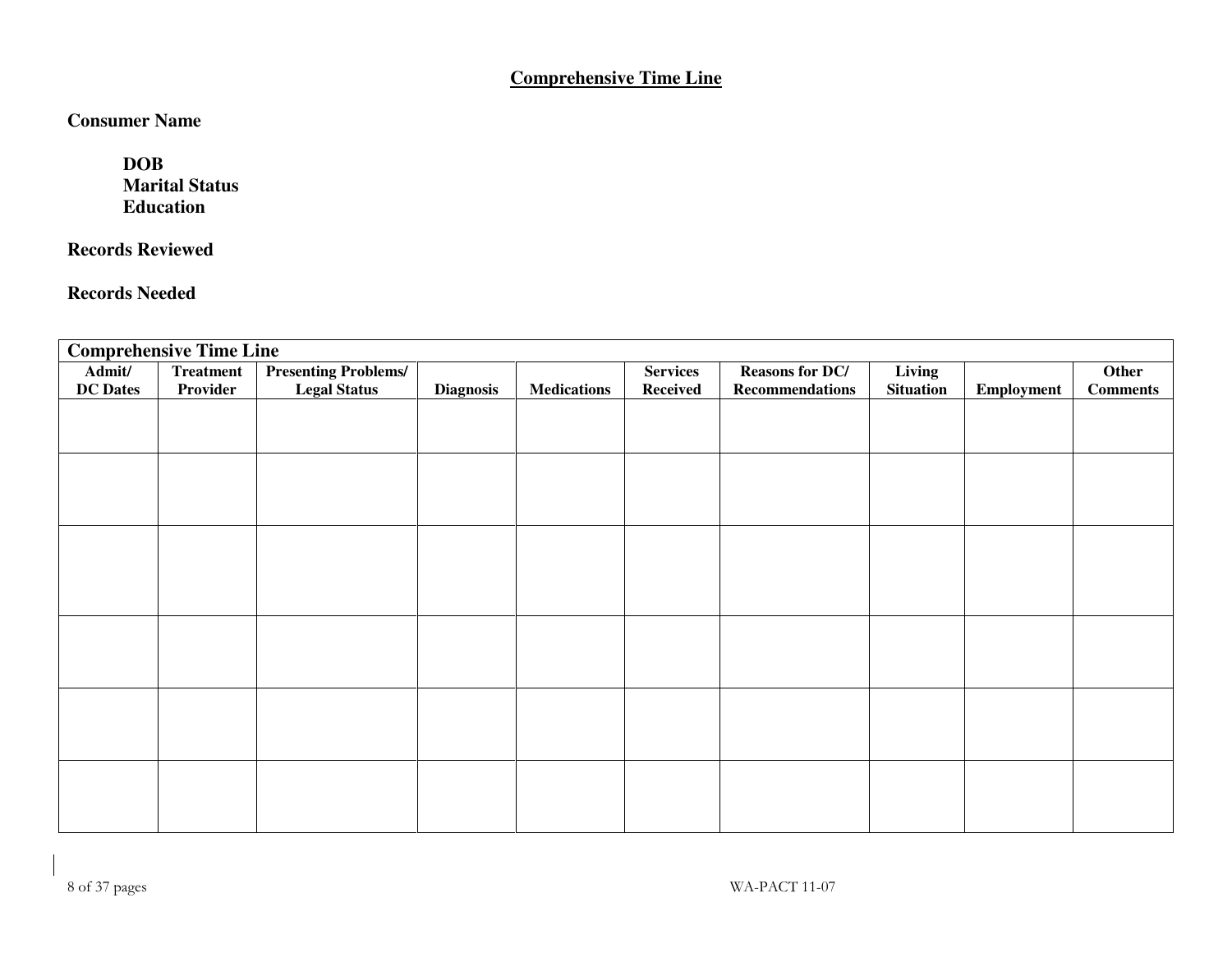Name: Chart #: Date:

**WA-PACT Comprehensive Assessment Part 2: Physical Health** 

**Do you have any specific medical problems or concerns about your health? Are you getting enough rest and exercise? If you smoke, are you interested in trying to quit?** 

**If you want to make changes, what are they? What are your goals for staying healthy?** 

**What are the barriers keeping you from being as healthy as possible? How could the PACT team help you with this area?**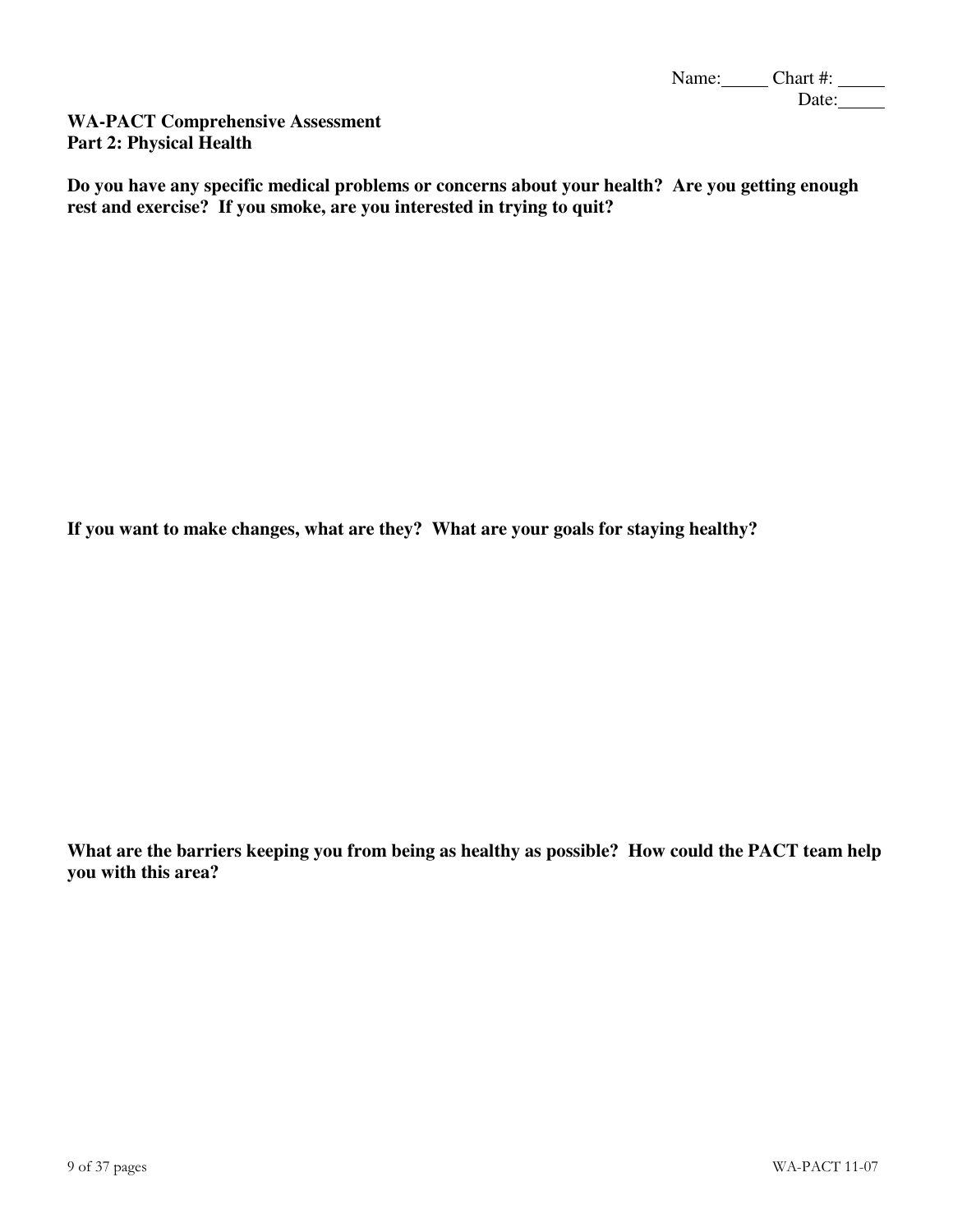Name: \_\_\_\_\_\_\_\_\_\_\_\_\_\_\_\_\_\_\_\_\_\_\_\_\_\_\_\_\_\_\_\_\_\_

#### **Current Doctor and Dentist:**

| 1. General Physician: | <b>Address:</b> |
|-----------------------|-----------------|
| 2. Dentist:           | <b>Address:</b> |

#### 3. **Serious Illnesses and Disorders**:

| Heart disease       | Gallstones        | Diabetes   |
|---------------------|-------------------|------------|
| High blood pressure | Kidney infections | Arthritis  |
| Emphysema           | Kidney stones     | Glaucoma   |
| Asthma              | Stomach ulcers    | Gout       |
| Liver disease       | Thyroid disorder  | Cancer     |
| Cirrhosis           | Anemia            | HIV / AIDS |
| <b>Hepatitis</b>    | Rheumatic fever   | Other:     |

4. **Seizure Activity**: Yes No

**Frequency: Last seizure:** **Duration: Type:**

#### **5. Previous Medical Hospitalizations**

| Hospital Name / Address | Date | Reason (e.g., injuries, surgery, tests and procedures) |
|-------------------------|------|--------------------------------------------------------|
|                         |      |                                                        |
|                         |      |                                                        |
|                         |      |                                                        |
|                         |      |                                                        |

#### **Current Medications (non-psychiatric only)**

#### **6. List the medications taken NOW, dosage, frequency, reason for taking, when started, last date taken and prescribing physician.**

| Medication | Dose | Frequency | Reason | <b>Start Date</b> | <b>End Date</b> | Prescriber |
|------------|------|-----------|--------|-------------------|-----------------|------------|
|            |      |           |        |                   |                 |            |
|            |      |           |        |                   |                 |            |
|            |      |           |        |                   |                 |            |

| Allergies                                                                           |                           |                                |
|-------------------------------------------------------------------------------------|---------------------------|--------------------------------|
| 7. Do you have any known allergies?                                                 | Yes                       | Nol                            |
| 8. If so, describe allergies to:                                                    |                           |                                |
| Medications                                                                         |                           | Hay Fever or Allergic Rhinitis |
| Foods                                                                               |                           | Other                          |
|                                                                                     |                           |                                |
| <b>Family Health</b>                                                                |                           |                                |
| Living $\vert$<br>9. Father:<br>$Deceased$                                          |                           | Age, or age at death           |
| 10. <b>Mother:</b> Living<br>Deceased                                               |                           | Age, or age at death           |
| Number Living _____ Number deceased ______ Causes if deceased _____<br>11. Sisters: |                           |                                |
| 12. Brothers: Number living Number deceased Causes if deceased                      |                           |                                |
| 13. Children (number, names, and dates of birth/ages)                               |                           |                                |
| <b>Number Deceased</b>                                                              | <b>Causes if Deceased</b> |                                |
|                                                                                     |                           |                                |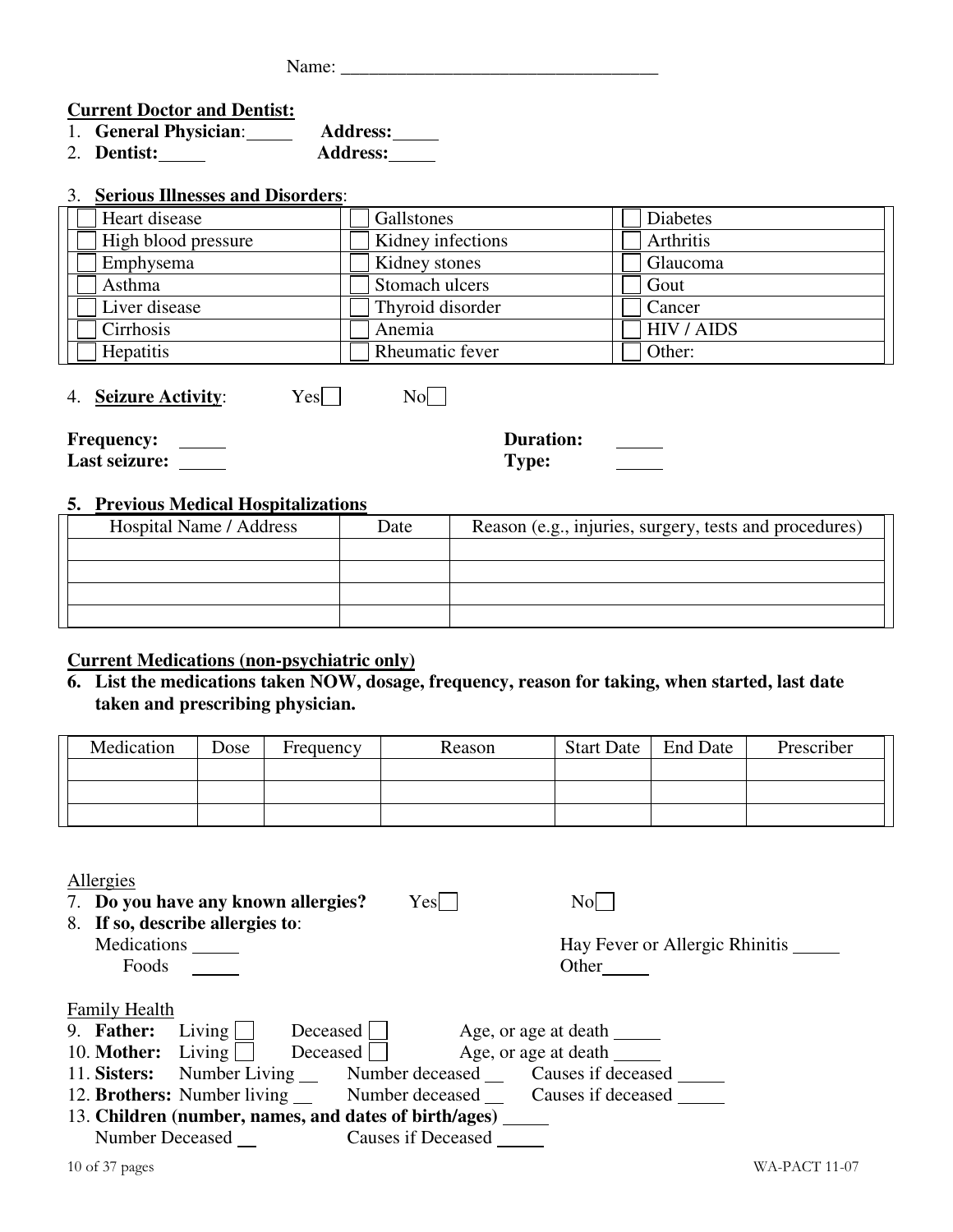Name: \_\_\_\_\_\_\_\_\_\_\_\_\_\_\_\_\_\_\_\_\_\_\_\_\_\_\_\_\_\_\_\_\_\_

| <b>Disease in Your Family</b>                                                                    | <b>Relation of Family Member</b>                                  |                                                                |
|--------------------------------------------------------------------------------------------------|-------------------------------------------------------------------|----------------------------------------------------------------|
| <b>Heart Disease</b><br>14.                                                                      |                                                                   |                                                                |
| 15.<br><b>Diabetes</b>                                                                           |                                                                   |                                                                |
| 16.<br>Glaucoma                                                                                  |                                                                   |                                                                |
| 17.<br>Cancer                                                                                    |                                                                   |                                                                |
| 18.<br>Goiter                                                                                    |                                                                   |                                                                |
| High Blood Pressure<br>19.                                                                       |                                                                   |                                                                |
| 20.<br><b>Mental Illness</b>                                                                     | $\overline{\phantom{a}}$                                          |                                                                |
| 21.<br><b>Substance Abuse</b>                                                                    |                                                                   |                                                                |
| 22.<br>Other                                                                                     |                                                                   |                                                                |
| <b>Most Recent Exam</b>                                                                          | Date                                                              | <b>Ordering Physician</b>                                      |
| 23. Physical Exam                                                                                |                                                                   |                                                                |
| 24. Chest X-Ray                                                                                  |                                                                   |                                                                |
| 25. Hearing Exam                                                                                 |                                                                   |                                                                |
| 26. Pelvic Exam/Pap Smear                                                                        |                                                                   |                                                                |
| 27. Lab Work                                                                                     |                                                                   |                                                                |
| <b>Blood Chemistry</b>                                                                           |                                                                   |                                                                |
| <b>CBC</b>                                                                                       |                                                                   |                                                                |
| <b>Hepatitis Antibody Screen</b>                                                                 | $\mathcal{L}^{\text{max}}$                                        |                                                                |
| Urinalysis                                                                                       |                                                                   |                                                                |
| <b>HIV Assay</b><br>TB Skin Test _______ Reaction: Negative Positive                             |                                                                   |                                                                |
|                                                                                                  |                                                                   |                                                                |
| Physical Information                                                                             |                                                                   |                                                                |
|                                                                                                  |                                                                   | 28. Ht. Wt. Usual Wt. Normal Weight   Overweight   Underweight |
| 29. T. P. $\qquad \qquad$ P. $\qquad \qquad$ reg $\Box$ irreg $\Box$ R. $\Box$                   |                                                                   | BP.                                                            |
| 30. Hair: Color _______ _______ Condition _______                                                |                                                                   |                                                                |
| 31. Hearing: Adequate Impaired Partial Impaired Complete                                         |                                                                   |                                                                |
| Hearing Aid Type                                                                                 |                                                                   |                                                                |
| 32. <b>Eyes:</b><br>$Color$ <sub><math>\_\_</math></sub>                                         |                                                                   |                                                                |
| Vision: Adequate                                                                                 | Impaired Partial Impaired Complete                                |                                                                |
| Vision Corrected: Yes                                                                            | $\vert$ No $\vert$<br>Glasses    <br>$\blacksquare$               | Contact Lenses                                                 |
| Optician/Ophthalmologist: ______                                                                 |                                                                   |                                                                |
| Address: _______                                                                                 |                                                                   |                                                                |
| Most recent vision exam:                                                                         |                                                                   |                                                                |
| Glasses purchased at: ______                                                                     | Good Condition                                                    |                                                                |
| 33. Teeth:<br>Natural                                                                            | Poor Condition                                                    |                                                                |
| Dentures: Upper Lower Partial Orthodontic Appliance:                                             |                                                                   |                                                                |
| Most recent dental exam:<br>34. Ambulation:                                                      | Unassisted $\Box$ Assisted $\Box$ Specify $\Box$ Prosthesis: Type |                                                                |
|                                                                                                  |                                                                   |                                                                |
| Corrective Devices: Type_____                                                                    |                                                                   |                                                                |
| 35. Skin: Condition<br>Notable features (e.g., scars, bruises, tattoos, birthmarks) and location |                                                                   |                                                                |
| 36. Bowel Habits:<br>Regular                                                                     | $Irregular$                                                       |                                                                |
| Bowel Medication: ______                                                                         |                                                                   |                                                                |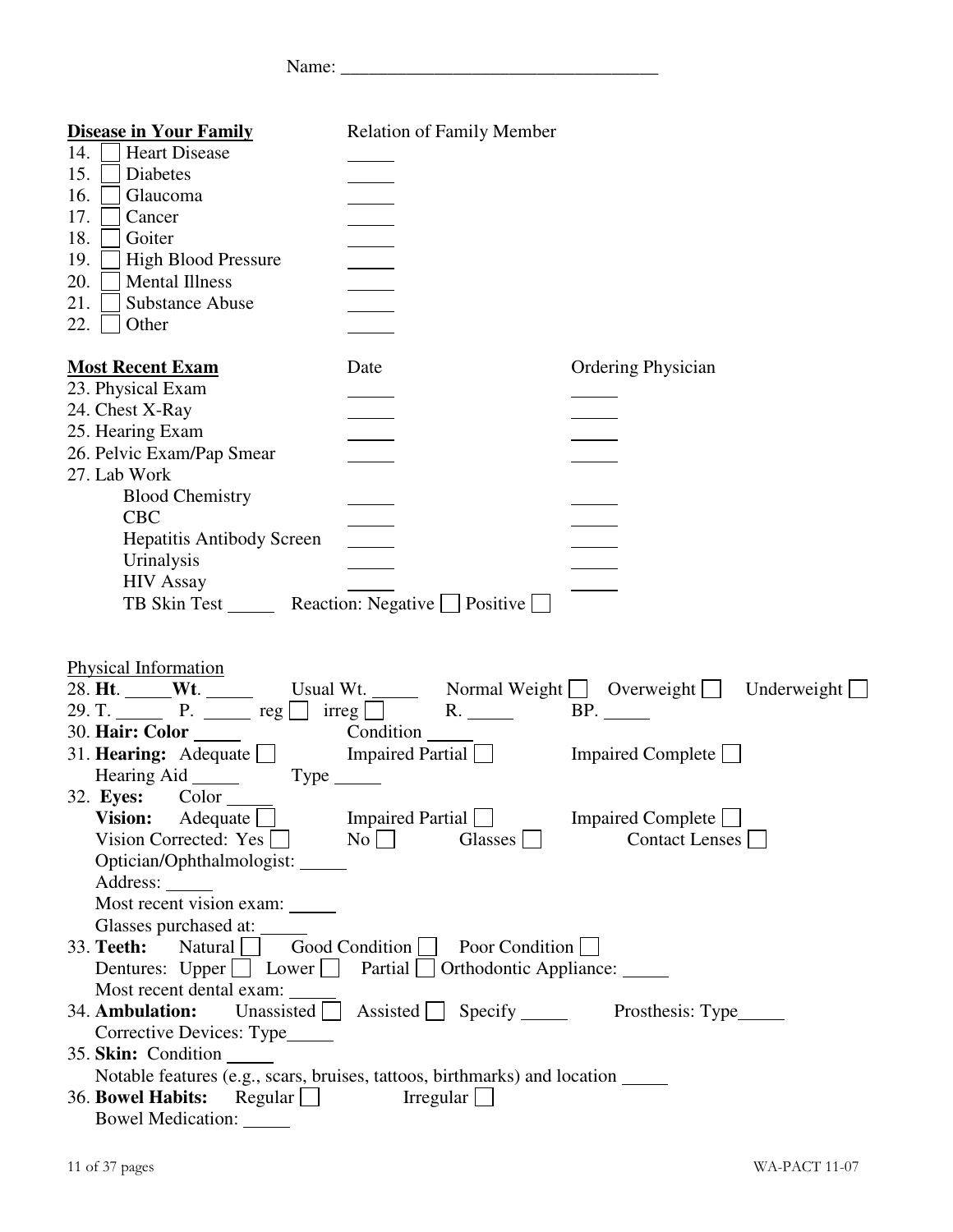| Name:                                                                                     |                     |                  |                                   |
|-------------------------------------------------------------------------------------------|---------------------|------------------|-----------------------------------|
| <b>Questions for Women Only:</b>                                                          |                     |                  |                                   |
| 37. Are you having your menstrual periods?                                                | Yes                 | $\overline{N_0}$ |                                   |
|                                                                                           |                     |                  |                                   |
| 39. Are your periods regular?                                                             | $Yes \Box$          | $\rm No$         |                                   |
| 40. If yes, how many days do they last?                                                   |                     |                  |                                   |
| 41. How many days between periods?                                                        |                     |                  |                                   |
| 42. Do you examine your breasts regularly? Yes $\Box$                                     | No                  |                  |                                   |
| 43. Have you ever been pregnant?<br>Yes                                                   | No                  |                  |                                   |
| Number of pregnancies: Births _______ Abortions ______                                    |                     |                  | Miscarriages _______ Still Births |
| 44. Do you presently have any noticeable vaginal discharge or discomfort?                 |                     |                  |                                   |
| 45. Have you ever been treated for a yeast infection?                                     |                     |                  |                                   |
| <b>Sexual</b>                                                                             |                     |                  |                                   |
| 46. Do you have any sexual concerns?                                                      |                     |                  |                                   |
| 47. Which is most true?                                                                   |                     |                  |                                   |
| I have sex with people of a different sex.                                                |                     |                  |                                   |
| I have sex with people of the same sex.                                                   |                     |                  |                                   |
| I have sex with both males and females.                                                   |                     |                  |                                   |
| 48. Where did you acquire your sex information?                                           |                     |                  |                                   |
| 49. Would you like information related to bodily function, performance, birth control?    |                     |                  | $Yes$  <br>No <sub>1</sub>        |
| 50. Are you using any birth control methods at the present time? Yes $\Box$               |                     |                  | No <sub>1</sub>                   |
| Partner $\Box$<br>$\left  \right $                                                        | Type Length of time |                  |                                   |
| 51. If not, have you used any birth control methods in the past? Yes $\Box$               |                     |                  | No <sub>1</sub>                   |
| What kind?                                                                                |                     |                  |                                   |
| Why did you discontinue its use?                                                          |                     |                  |                                   |
| 52. Did you plan on using any birth control in the future?                                |                     |                  |                                   |
| 53. Are you aware of signs and symptoms of sexually transmitted diseases?                 |                     |                  |                                   |
| 54. Have you ever suspected you have, had, or have you been treated for:                  |                     |                  |                                   |
| Syphilis Chlamydia Gonorrhea Herpes HIV Infection (ARC, AIDS)                             |                     |                  |                                   |
| Do you know and/or use measures (e.g., condoms) to prevent sexually transmitted diseases? |                     |                  |                                   |
| 55. Have you ever been sexually assaulted or abused?                                      |                     |                  |                                   |
| 56. Have you ever been treated for injuries connected with the above?                     |                     |                  |                                   |
|                                                                                           |                     |                  |                                   |
| <b>Summary of Significant Physical Conditions</b>                                         |                     |                  |                                   |
|                                                                                           |                     |                  |                                   |
| <b>Recommendations for Immediate Care &amp; Diagnostic Treatment</b>                      |                     |                  |                                   |
|                                                                                           |                     |                  |                                   |
| <b>Strengths/Resources</b>                                                                |                     |                  |                                   |
|                                                                                           |                     |                  |                                   |
|                                                                                           |                     |                  |                                   |

Completed by:\_\_\_\_\_\_\_\_\_\_\_\_\_\_\_\_\_\_\_\_\_\_\_\_\_\_\_\_\_\_\_\_\_\_\_\_\_\_\_\_\_\_\_ Date: \_\_\_\_\_\_\_\_\_\_\_\_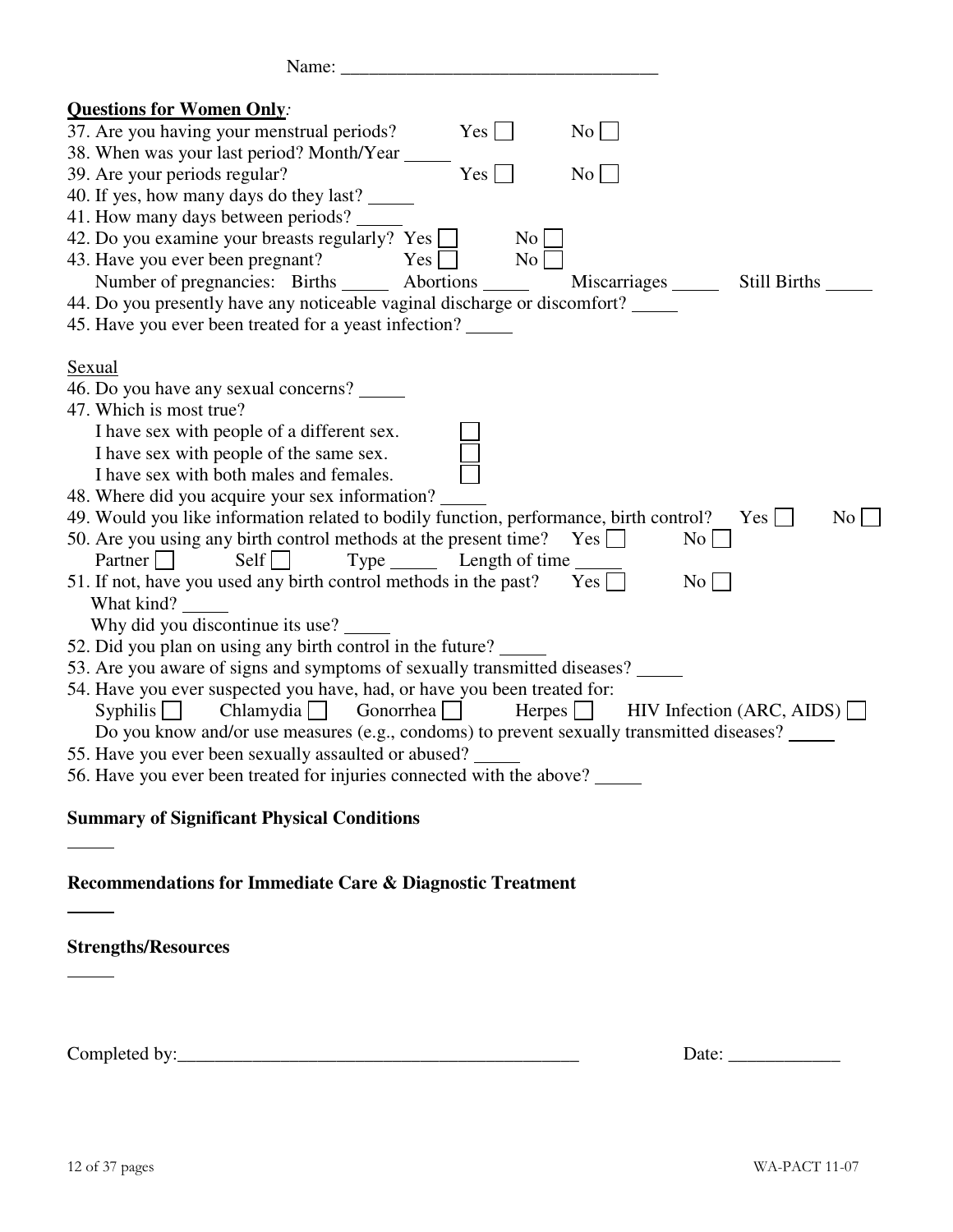Name: \_\_\_\_\_\_\_\_\_\_\_\_\_\_\_\_\_\_\_\_\_\_\_\_\_\_\_\_\_\_\_\_\_\_

Name: Chart #: Date:

**WA-PACT Comprehensive Assessment Part 3: Use of Drugs or Alcohol**

**Do drugs and/or alcohol influence your life right now? If so, how? (if person alludes to possible substance abuse or dependence, utilize assessment questions on page 2)** 

**If you want to make changes, what are they? What are your goals for reducing or eliminating your use of drugs and alcohol and/or decreasing the harmful effect they have on your life?** 

**What are the barriers to reaching these goals? (e.g. all my friends use, there are a lot of drugs in my building) How could the PACT team help you with your goals?)**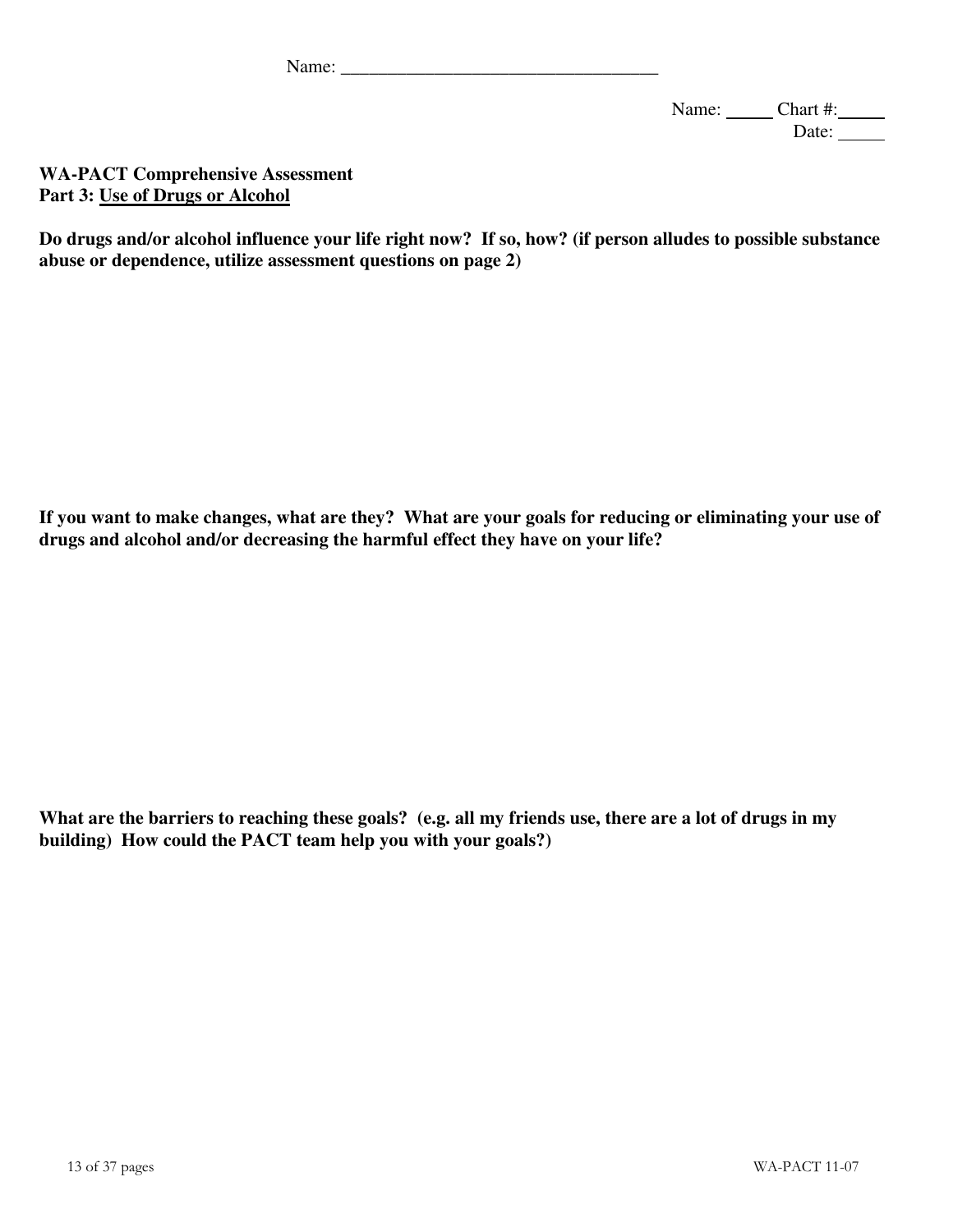Name: \_\_\_\_\_\_\_\_\_\_\_\_\_\_\_\_\_\_\_\_\_\_\_\_\_\_\_\_\_\_\_\_\_\_

#### **ASSESSMENT QUESTIONS**

- 1. **People use alcohol and street drugs for different reasons. What would you say are the reasons that you drink? That you use street drugs?**
- 2. **When you first started drinking/using, how much did you have to drink/use to feel drunk/high?**
- 3. **How much does it take for you to feel drunk/high now?**
- 4. **Do you find that using alcohol or drugs relieves tremors, shakes, sweating, anxiety, sleep problems, or hallucinations? Which ones?**
- 5. **Have you ever drank or used more than you originally planned?**
- 6. **Have you ever tried to cut down or quit drinking or using and found that you were unable to do**   $\textbf{so?} \ \text{Yes}$  No
- 7. **How much of your day do you think about drinking/using/coming down from using?**
- 8. **What is the longest you have been able to stay clean and sober?**
- 9. **How did you do it? What was helpful to you?**
- 10. **Have you ever been in treatment for alcohol or drug use?**
- 11. **What are the situations or times in which you DON'T use?**
- 12. **What do you think about continuing to use (assess his/her motivations or intentions concerning usage):**
- 13. **Describe the client's "islands of health" (those dreams, goals, values, strengths, aspects of the persons life that might be discrepant with drinking or drugging or be used as levers for change)**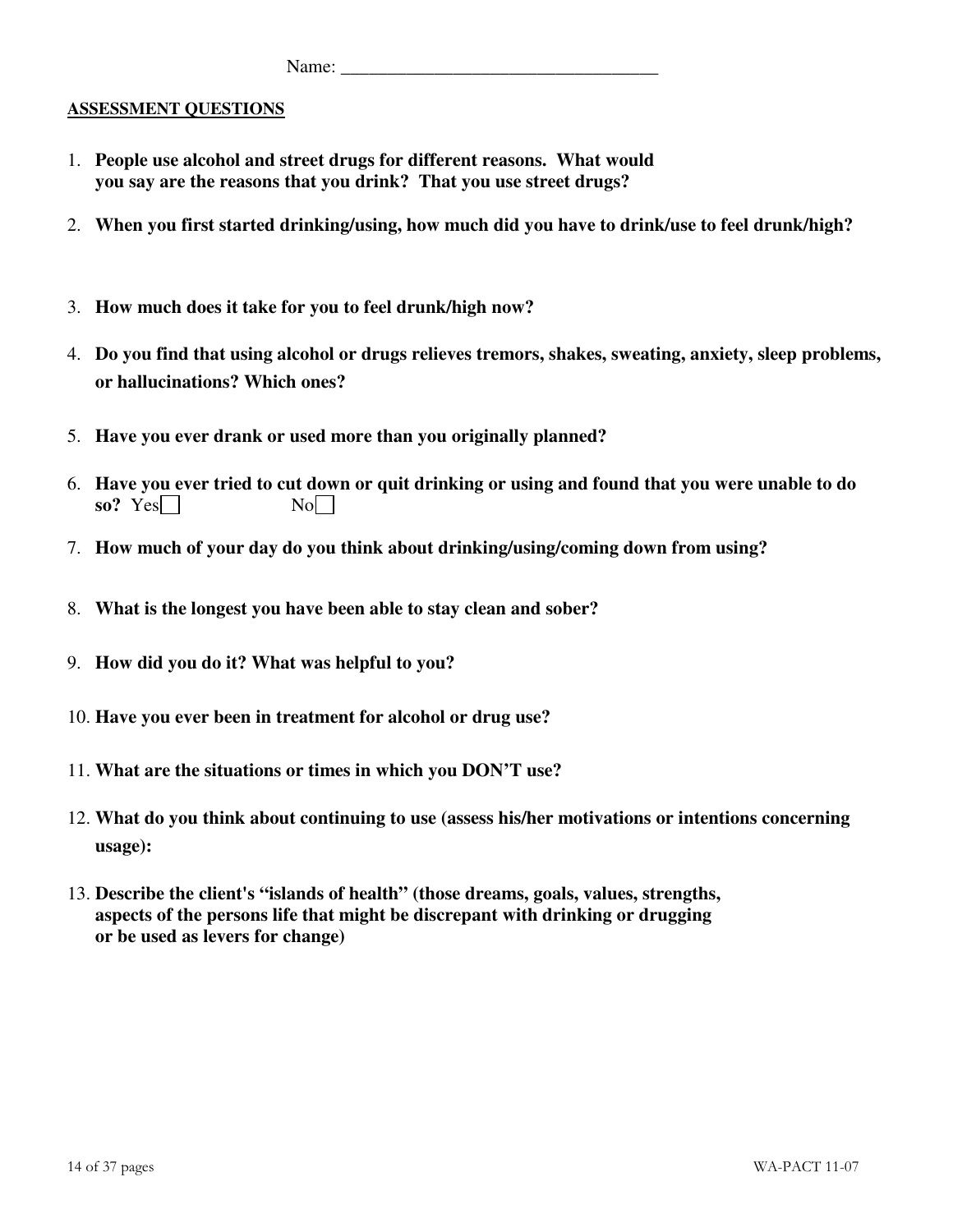# CLINICIAN RATING SCALES: SUBSTANCE ABUSE TREATMENT SCALE (SATS)

Client ID: Rating Date:

*Instructions: Circle the most appropriate number*. *This scale is for assessing a person's stage of substance abuse treatment, not for determining diagnosis. The reporting interval is the last six months. If the person is in an institution, the reporting interval is the time period prior to institutionalization.*

- 1. **Pre-engagement** The person does not have contact with a case manager, mental health counselor, or substance abuse counselor, and meets criteria for substance abuse or dependence.
- 2. **Engagement** The person has had only irregular contact with case manager or counselor, and meets criteria for substance abuse or dependence.
- 3. **Early Persuasion** The person has regular contacts with a case manager or counselor, continues to use the same amount of substances or has reduced substance use for less than 2 weeks, and meets criteria for substance abuse or dependence.
- 4. **Late Persuasion** The person has regular contacts with a case manager or counselor, shows evidence of reduction in use for the past 2-4 weeks (few substances, smaller quantities, or both), but still meets criteria for substance abuse or dependence.
- 5. **Early Active Treatment** The person is engaged in treatment and has reduced substance use for more than the past month, but still meets criteria for substance abuse or dependence during this period of reduction.
- 6. **Late Active Treatment** The person is engaged in treatment and has not met criteria for substance abuse or dependence for the past 1-5 months.
- 7. **Relapse Prevention** The person is engaged in treatment and has not met criteria for substance abuse or dependence for the past 6-12 months.
- 8. **In Remission or Recovery** The person has not met criteria for substance abuse or dependence for more than the past year.
- 9. **Not Applicable** No substance use disorder

Comments: \_\_\_\_\_\_\_\_\_\_\_\_\_\_\_\_\_\_\_\_\_\_\_\_\_\_\_\_\_\_\_\_\_\_\_\_\_\_\_\_\_\_\_\_\_\_\_\_\_\_\_\_\_\_\_\_\_\_\_\_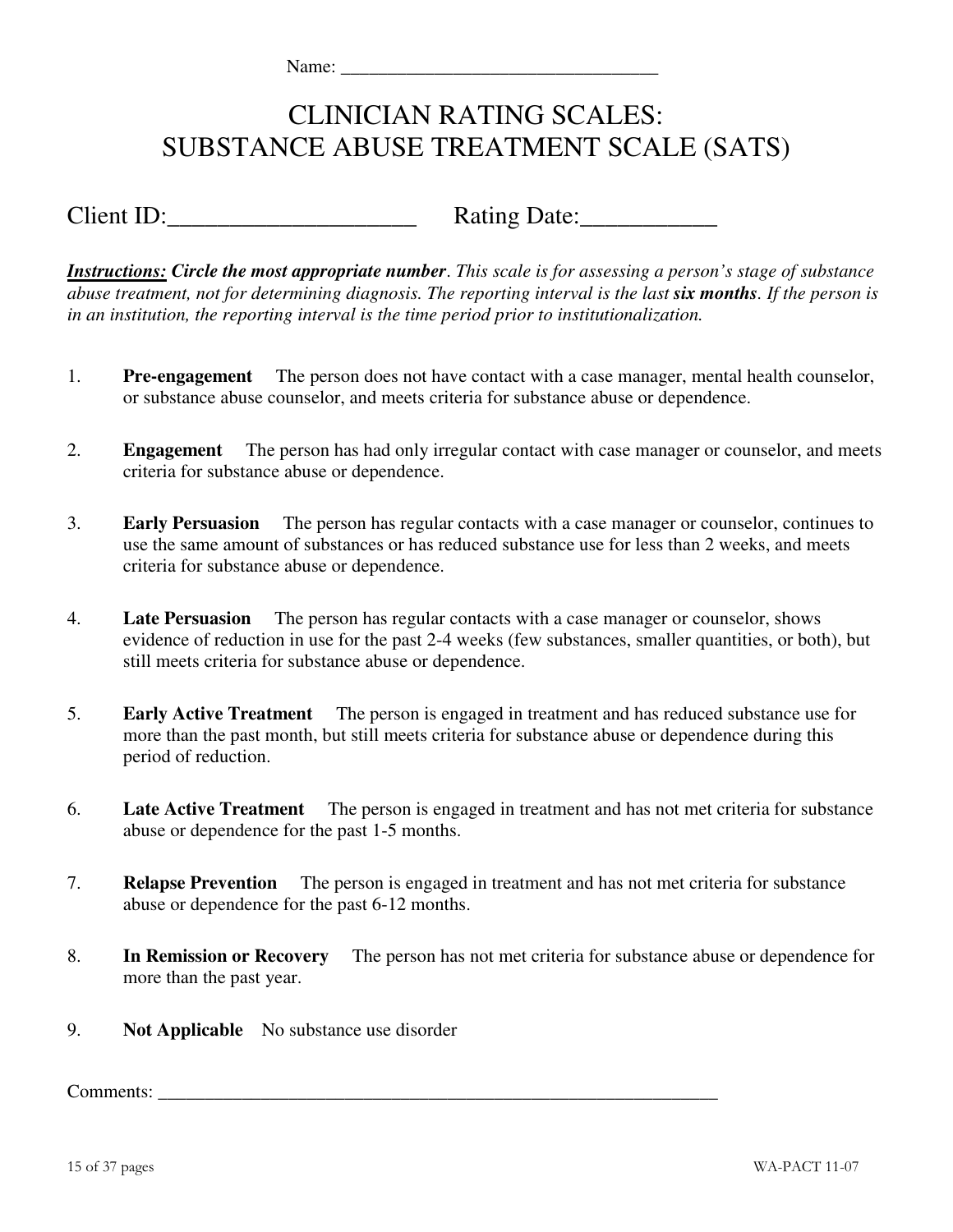# CLINICAN'S RATING SCALES: Alcohol Use Scale (AUS)

Initial rating will be based on self-report, records, and any other information gathered regarding client's use over the previous six months. All other rating will be done on a quarterly basis.

Client ID:\_\_\_\_\_\_\_\_\_\_\_\_\_\_\_\_\_\_\_\_ Rating Date:\_\_\_\_\_\_\_\_\_\_\_\_

| Rating Date: |
|--------------|
|--------------|

- **1. Abstinent**: no use of alcohol during this time period.
- **2. Use without impairment:** use of alcohol during this time period but no evidence of persistent or recurrent problems related to use or dangerous use.
- **3. Abuse:** use of alcohol and evidence of persistent or recurrent problems related to use or recurrent dangerous use.
- **4. Dependence:** meets at least three of the following: greater amounts or intervals of use than intended, much of time used obtaining or using substance, frequent intoxication or withdrawal interferes with other activities, important activities given up because of alcohol use, continued use despite knowledge of alcohol or substance-related problems, marked tolerance, characteristic withdrawal symptoms.
- **5. Dependence with Institutionalization:** Problems related to dependence are so severe that they make non-institutional living difficult.

**CLINICIAN ALCOHOL USE RATING:**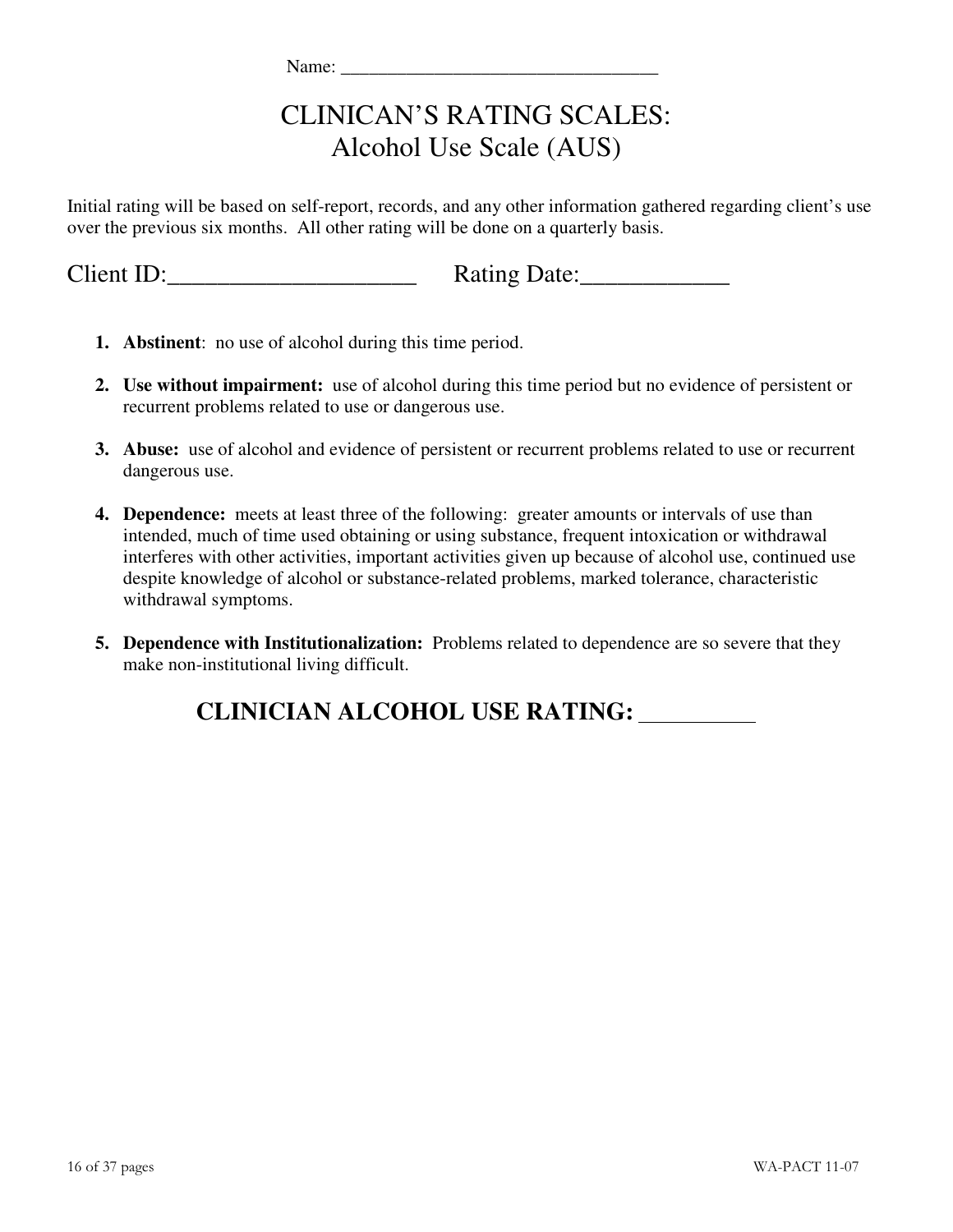# CLINICAN'S RATING SCALES: Drug Use Scale (DUS)

Initial rating will be based on client self-report, records, and any other information gathered regarding client's use over the previous six months. All other rating will be done on a quarterly basis.

Client ID:\_\_\_\_\_\_\_\_\_\_\_\_\_\_\_\_\_\_\_\_ Rating Date:\_\_\_\_\_\_\_\_\_\_\_\_

| Rating Date: |  |  |
|--------------|--|--|
|              |  |  |

- **1. Abstinent**: no use of drugs during this time period.
- **2. Use without impairment:** use of drugs during this time period but no evidence of persistent or recurrent problems related to use or dangerous use.
- **3. Abuse:** use of drugs and evidence of persistent or recurrent problems related to use or recurrent dangerous use.
- **4. Dependence:** meets at least three of the following: greater amounts or intervals of use than intended, much of time used obtaining or using substance, frequent intoxication or withdrawal interferes with other activities, important activities given up because of drug use, continued use despite knowledge of alcohol or substance-related problems, marked tolerance, characteristic withdrawal symptoms.
- **5. Dependence with Institutionalization:** Problems related to dependence are so severe that they make non-institutional living difficult.

## **CLINICIAN DRUG USE RATING: \_\_\_\_\_\_\_\_\_\_\_**

Identify drugs used:\_\_\_\_\_\_\_\_\_\_\_\_\_\_\_\_\_\_\_\_\_\_\_\_\_\_\_\_\_\_\_\_\_\_\_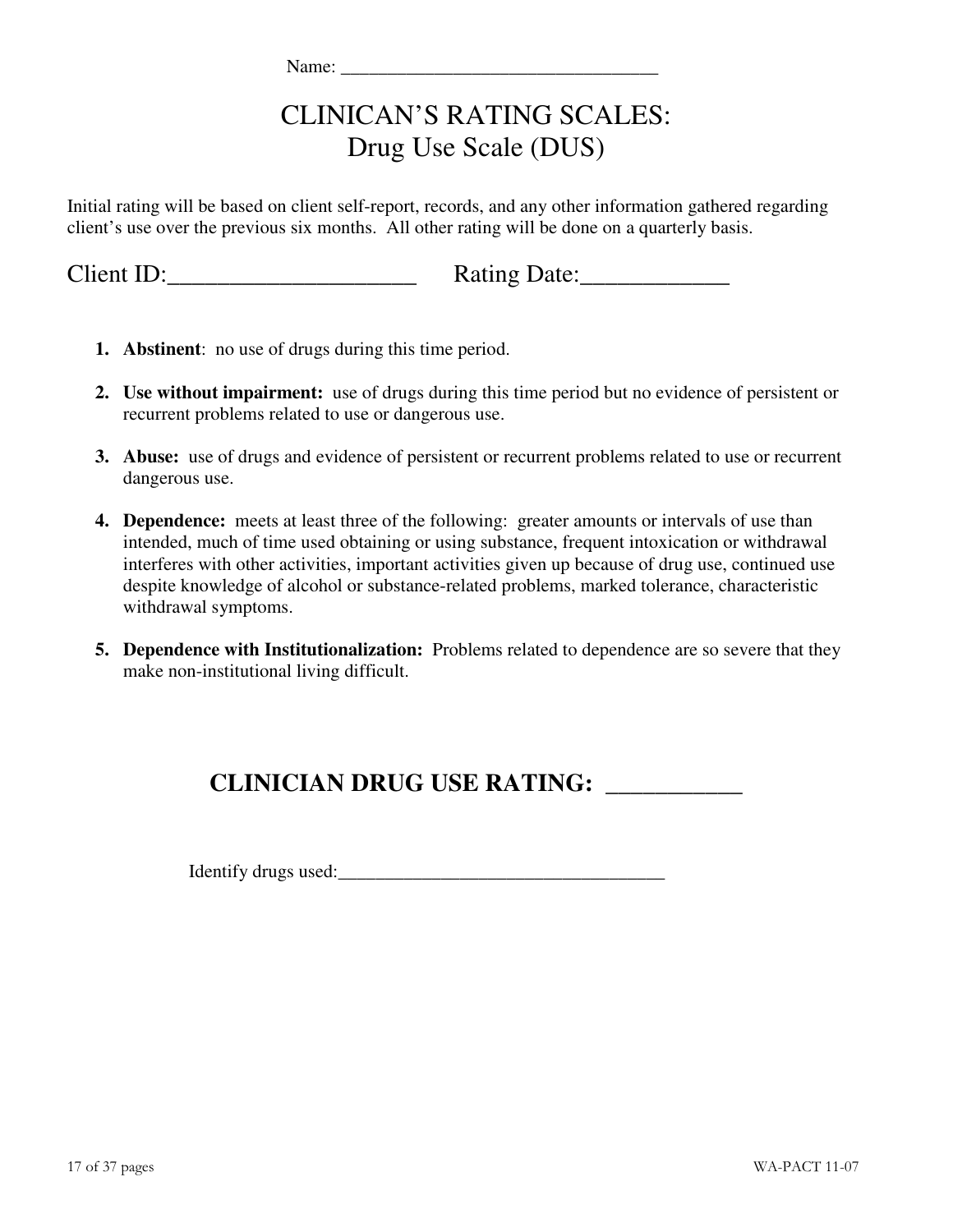#### **MY RELAPSE PREVENTION PLAN:**

- 1. **Relapse Risk Factors:**
- 2. **Lifestyle factors (e.g., high stress):**
- 3. **My external triggers: ( people, places, things, times, dates, events):**
- 4. **Actions and decisions I make that set me up for relapse ( e.g., hanging out with people who use, going to drinking parties, telling myself that drinking a little won't hurt):**
- 5. **Slips/lapse contingencies:**
- 6. **The likely short-term, negative consequences of continuing my drinking are:**
- 7. **The likely long-term, negative consequences of continuing my drinking are:**
- 8. **Health lifestyle/wellness: What I can do to prevent relapse (daily meditation or prayer, regular exercise):**
- 9. **Ways I can prevent or avoid experiencing these triggers:**
- 10. **Skills I can use to cope with these triggers if I do experience them, i.e. what I can think, actions I can take:**
- 11. **Alternative choices and decisions I can make:**
- 12. **People I can ask for support:**
- 13. **Other supports I think I need:**
- 14. **Resources I can use (for instance, AA):**
- 15. **If I do slip or lapse, what do I need to think and do?**

**Strengths/Resources:** 

Completed by: \_\_\_\_\_\_\_\_\_\_\_\_\_\_\_\_\_\_\_\_\_\_\_\_\_\_\_\_\_\_\_\_\_\_\_\_\_\_\_\_\_\_\_ Date:\_\_\_\_\_\_\_\_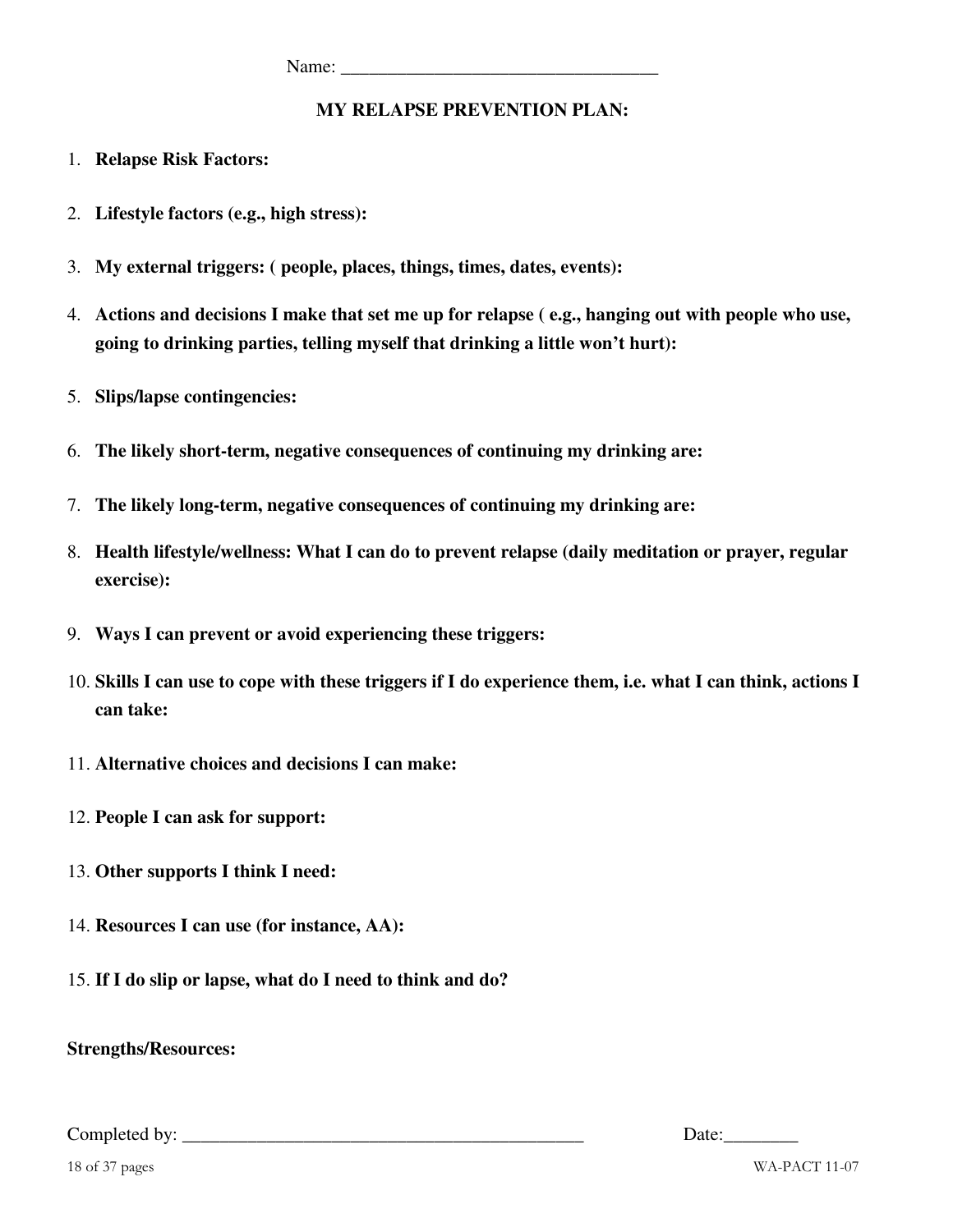# Functional Analysis Form

|                                   | <b>I. Triggers</b>                       | <b>II. Responses</b>                   | <b>III. Consequences</b> |                                |                 |                                 |
|-----------------------------------|------------------------------------------|----------------------------------------|--------------------------|--------------------------------|-----------------|---------------------------------|
| Situations, places,<br>times, etc | Thoughts, feelings,<br>urges, moods, etc | (Choices, decisions,<br>actions, etc.) |                          | <i><u><b>Immediate</b></u></i> |                 | Delayed or long-<br><u>term</u> |
|                                   |                                          |                                        | <b>Positive</b>          | <b>Negative</b>                | <b>Positive</b> | <b>Negative</b>                 |
|                                   |                                          |                                        |                          |                                |                 |                                 |
|                                   |                                          |                                        |                          |                                |                 |                                 |
|                                   |                                          |                                        |                          |                                |                 |                                 |
|                                   |                                          |                                        |                          |                                |                 |                                 |
|                                   |                                          |                                        |                          |                                |                 |                                 |
|                                   |                                          |                                        |                          |                                |                 |                                 |
|                                   |                                          |                                        |                          |                                |                 |                                 |
|                                   |                                          |                                        |                          |                                |                 |                                 |
|                                   |                                          |                                        |                          |                                |                 |                                 |
|                                   |                                          |                                        |                          |                                |                 |                                 |
|                                   |                                          |                                        |                          |                                |                 |                                 |
|                                   |                                          |                                        |                          |                                |                 |                                 |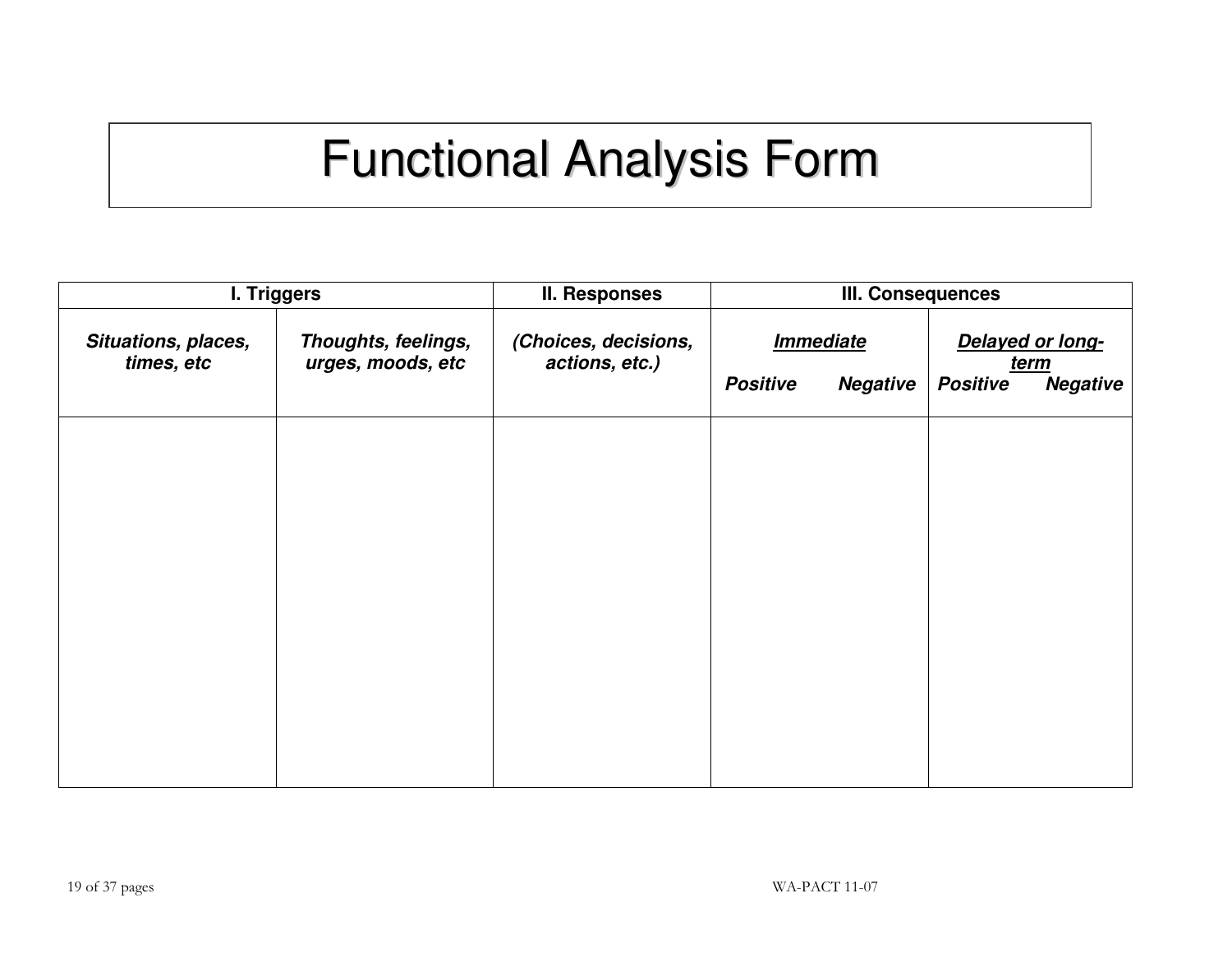Name: \_\_\_\_\_\_\_\_\_\_\_\_\_\_\_\_\_\_\_\_\_\_\_\_\_\_\_\_\_\_\_\_\_\_

# PAYOFF MATRIX

**Name:** 

**Date:**

|                      | <b>Using</b> |                      |           | <b>Not Using</b>     |
|----------------------|--------------|----------------------|-----------|----------------------|
|                      | Immediate    | Delayed or Long Term | Immediate | Delayed or Long Term |
| <b>Advantages</b>    |              |                      |           |                      |
| <b>Disadvantages</b> |              |                      |           |                      |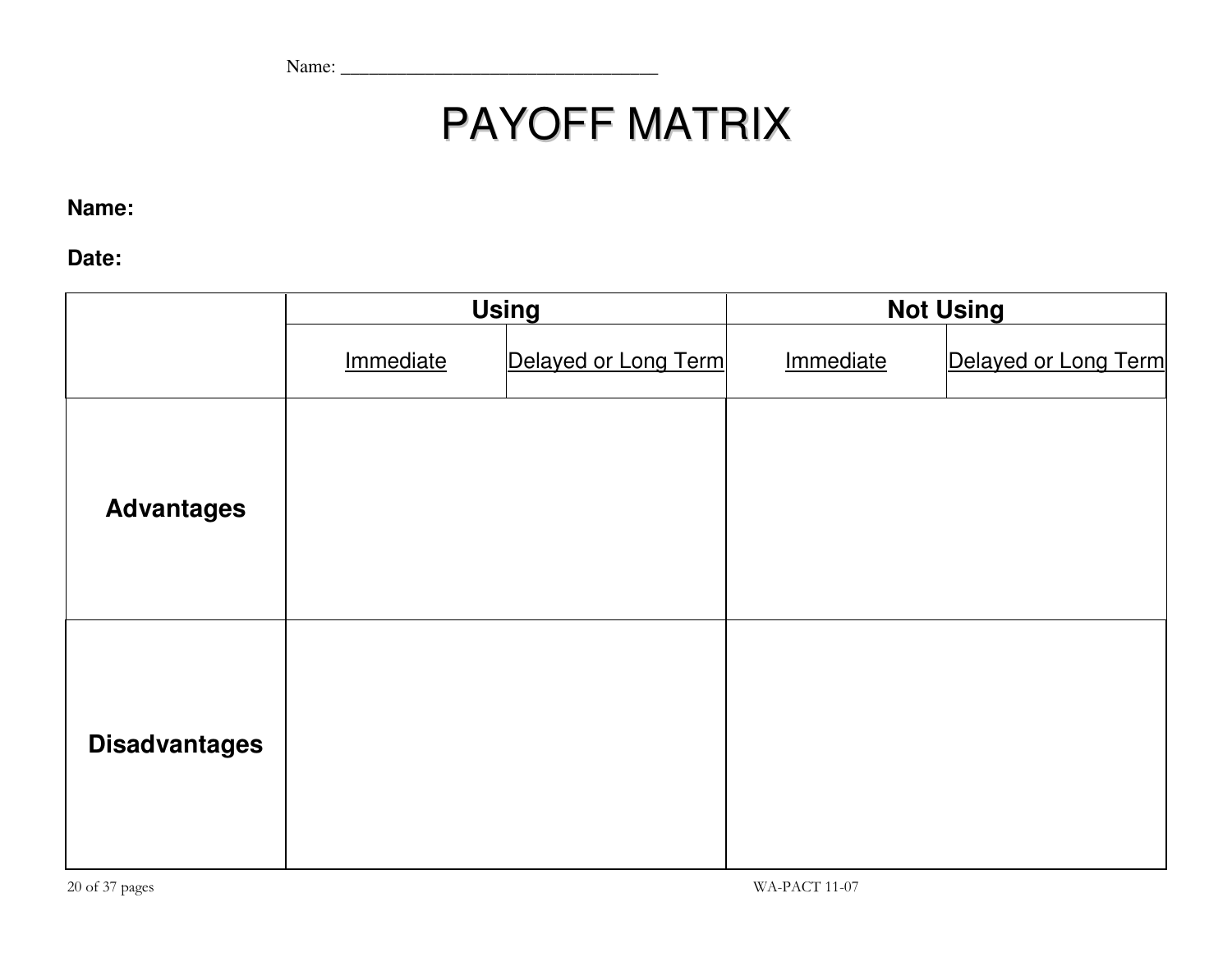Name: Chart #: Date:

#### **WA-PACT Comprehensive Assessment Part 4: Money, Employment & Education**

#### **A. Money/Finances**

**What are your sources of income? What do you usually spend your money on? Do you have enough money to do the things you would like to do?** 

**How do you mange your money? Do you have a budget?** 

**If you want to make changes, what are they? In terms of money, what would your ideal situation be (if different from what it is now)?** 

**What are the barriers keeping you from being in the financial situation you want to be in? How could the PACT team help you?**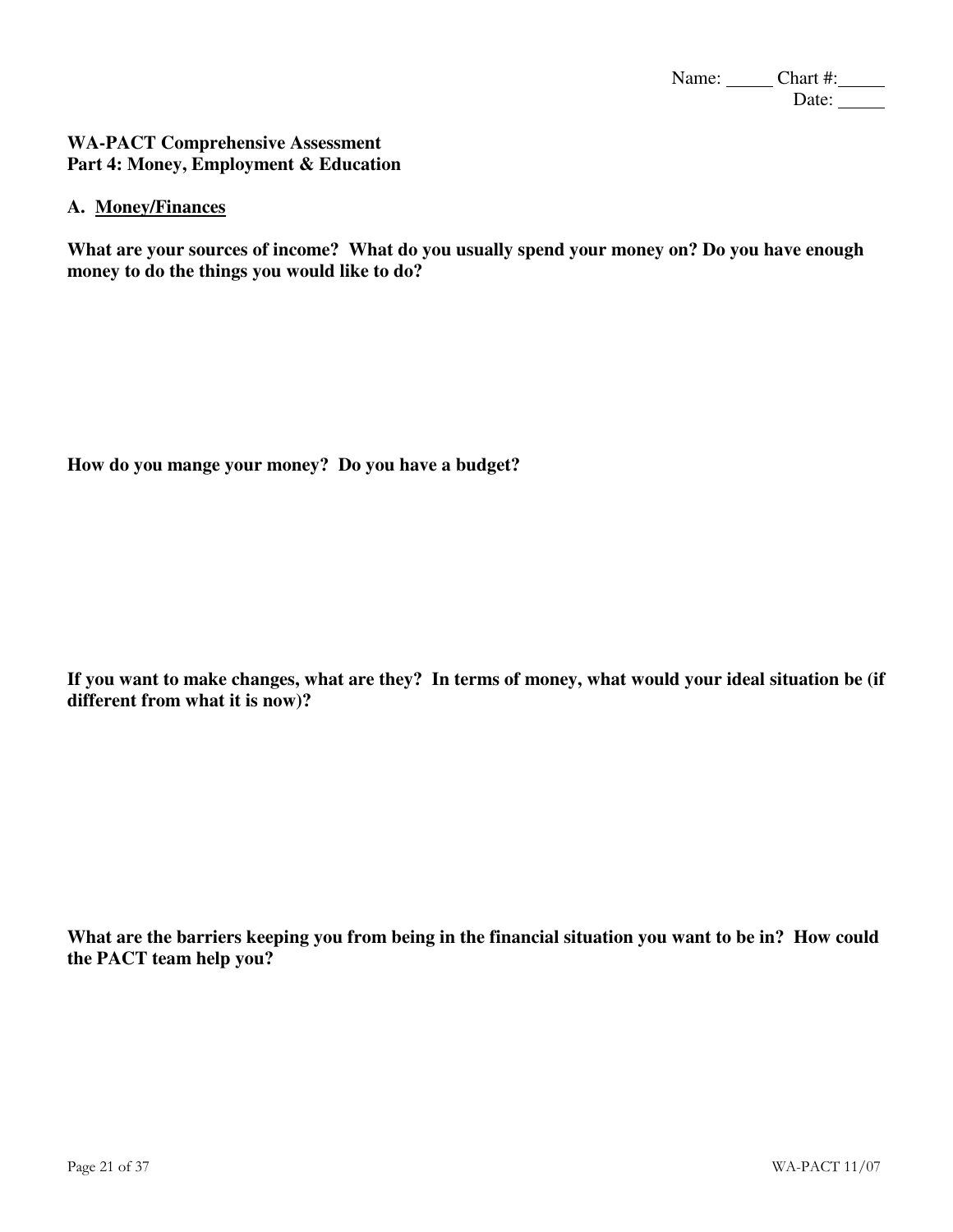| - - |  |
|-----|--|
|-----|--|

#### **B. Employment**

**Are you working right now? If so, where? Are you happy with this job? Where have you worked in the past? Are you interested in getting a new or different job now?** 

**If you want to make changes, what are they? What kind of work situation would you like to be in (if different from where you are now)? What would be your ideal job?** 

**What did you like about past jobs? What do you feel your best job skills are? Are you interested in getting a new or different job now?** 

**What are the barriers keeping you from being in the work situation you want to be in? How could the PACT team help you with this?**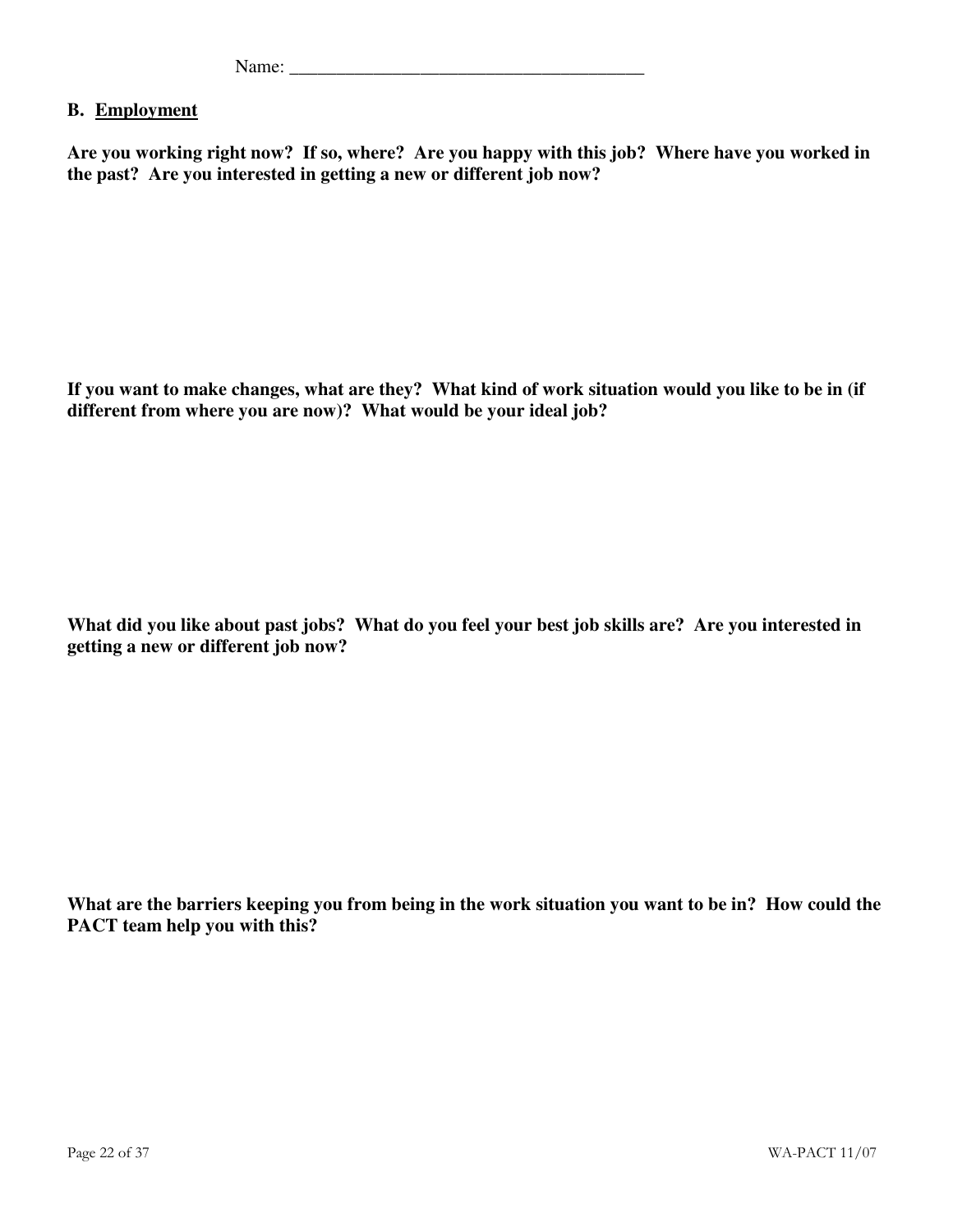Name: \_\_\_\_\_\_\_\_\_\_\_\_\_\_\_\_\_\_\_\_\_\_\_\_\_\_\_\_\_\_\_\_\_\_\_\_\_\_

#### **C. Military History**

#### **Have you ever been in the military? If so, what branch?**

| Dates of Service:                   |         |              |
|-------------------------------------|---------|--------------|
| Combat action? $Yes \mid \mid$      | No.     |              |
| Type of Discharge: Honorable $\Box$ | General | Dishonorable |

#### **D. Education**

**Are you satisfied with your education? Do you feel you have the training you need to do the kind of work you want to do? Are there things you would just like to learn more about?** 

**If you want to make changes, what are they? What are your goals for education/training?** 

**What are the barriers keeping you from getting the education/training you want? How could the PACT team help you with this?**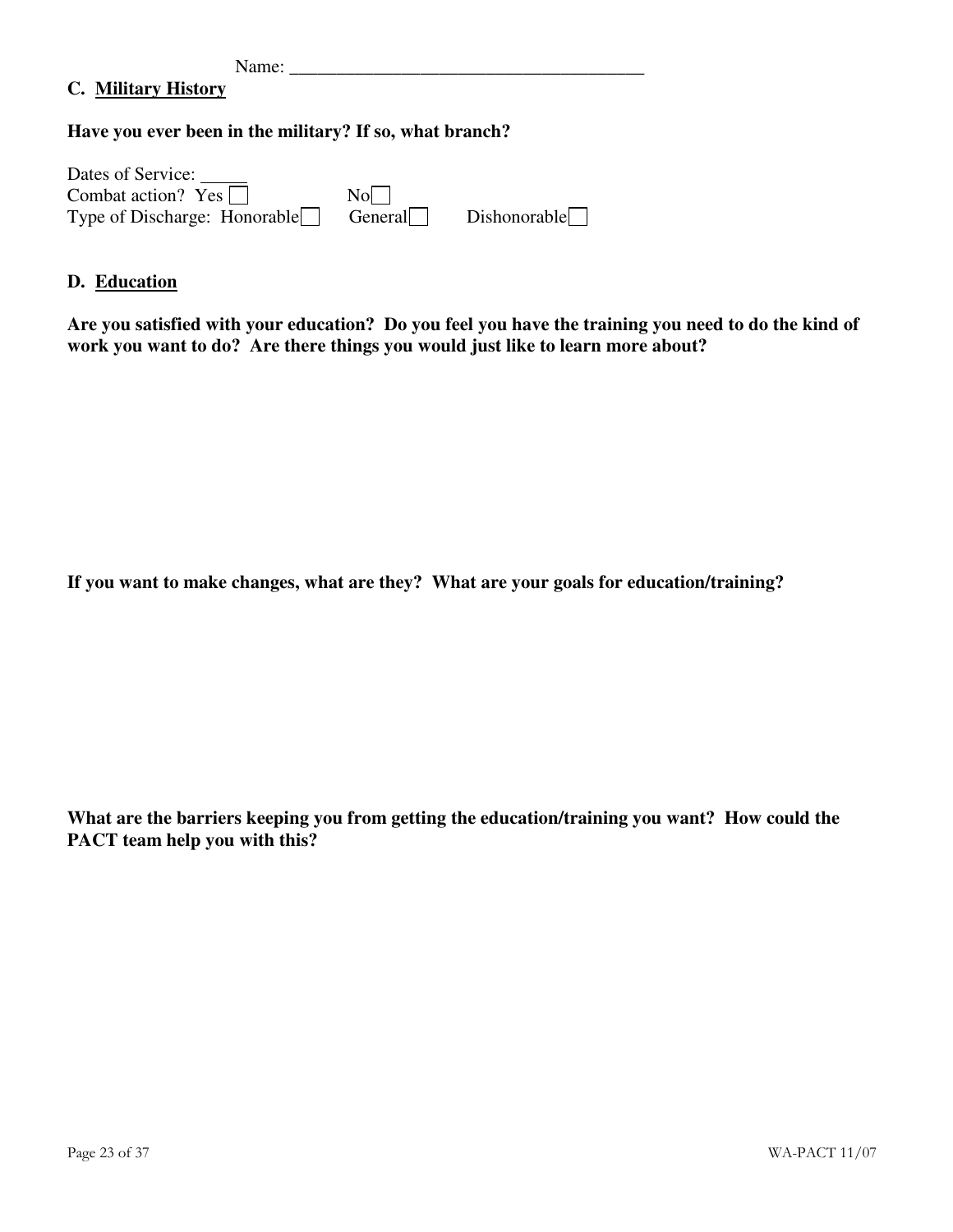Name: \_\_\_\_\_\_\_\_\_\_\_\_\_\_\_\_\_\_\_\_\_\_\_\_\_\_\_\_\_\_\_\_\_\_\_\_\_\_

**Strengths/Resources:** 

Completed by: \_\_\_\_\_\_\_\_\_\_\_\_\_\_\_\_\_\_\_\_\_\_\_\_\_\_\_\_ Date:\_\_\_\_\_\_\_\_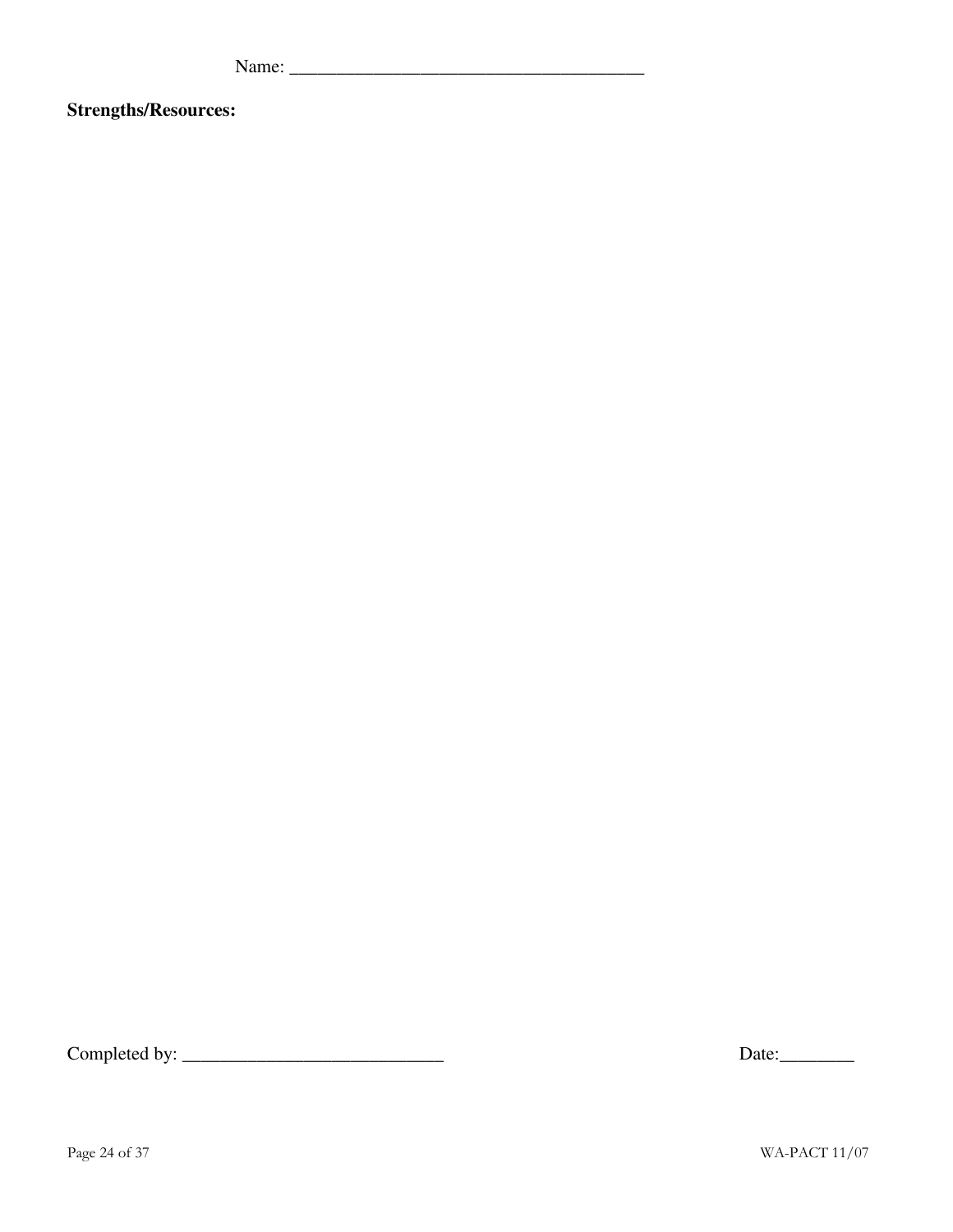#### **WA-PACT Comprehensive Assessment Part 5: Social Development and Functioning**

#### **A. Social Development History**

#### **Early Childhood**

**How would you describe your childhood?** *Who raised you? Describe your friendships as a young child.*

#### **Adolescence**

**What were your adolescent/high school years like?** *What did you do for fun during adolescence/high school? Did you drink or use drugs? Did your friends drink or use drugs? Describe your friendships during your teenage years. Did you date in high school?*

#### **Adulthood**

Who are the most important people in your life now? Tell me a little bit about these people. *(Who are the people you feel you can turn to or lean on? Who are the people who most believe in you? Are there people who depend on you? What kinds of qualities do you bring into a relationship?)* 

Are you happy with your friendships right now? Are you happy with your dating life or romantic relationships? *What would help you to enjoy them more (e.g., spend more time with friends, feel more comfortable in social situations)?*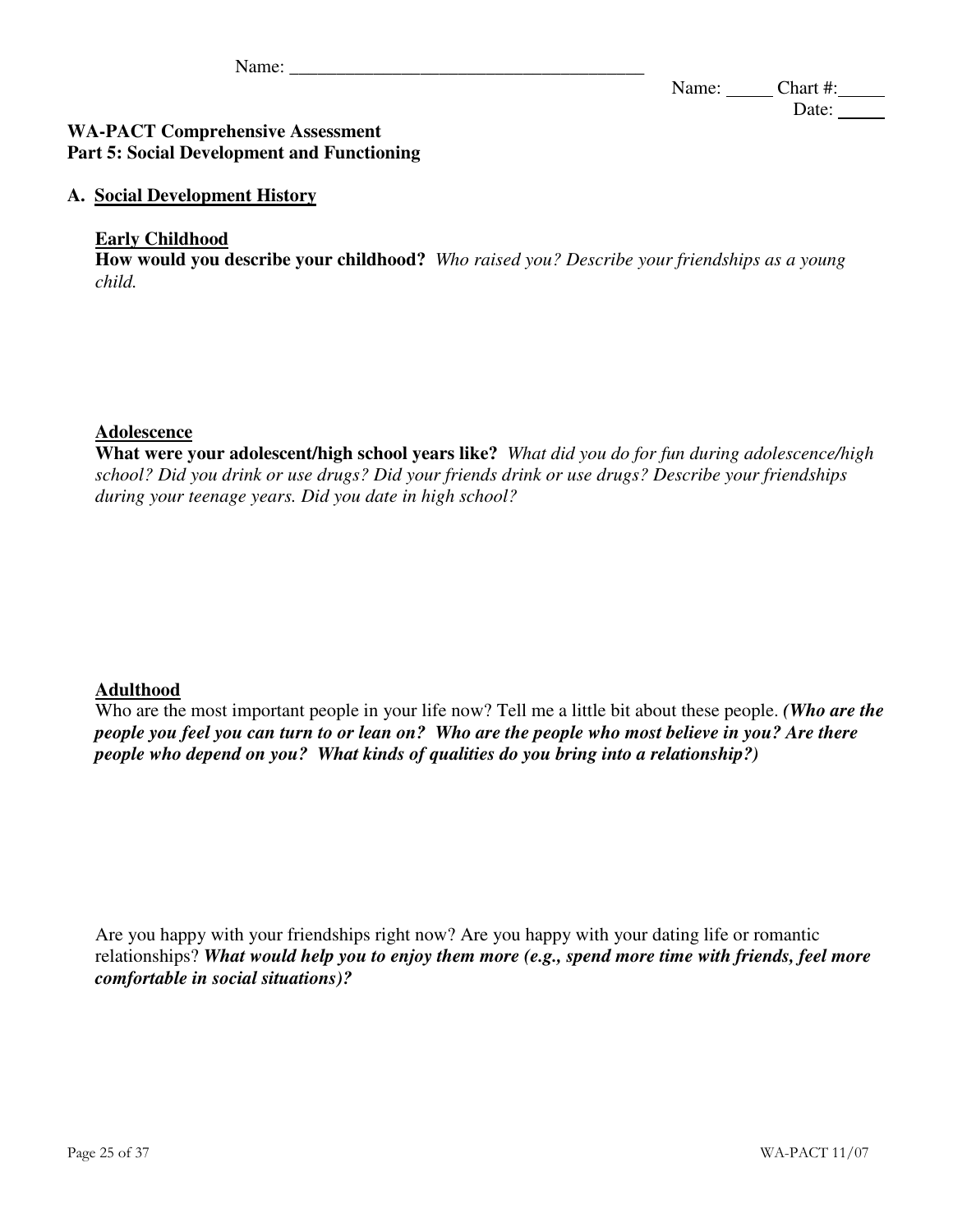#### **B. Culture**

What is your family's nationality or ethnic origin? Father? Mother? How long have you or your family lived in this country? When did your family immigrate? *Calculate immigrant generational status (e.g., first generation).* 

**What language do you speak at home? In the community?** *Assess level of cultural assimilation\* (Monocultural=new immigrant, Bicultural=balancing and integrating nondominant culture; Unicultural=assimilated to the point of no longer identifying with ethnic background).*

What does your culture/family say about education? What do they say about work? *Family and childrearing practices?* 

What does your family/culture say about mental health needs? *How does your family respond to your mental health needs? Do you feel you or your family have ever been misunderstood or misinterpreted by mental health providers because of cultural or ethnic differences?* 

Do you think you have experienced discrimination because of your culture or ethnic background? *If so, how?*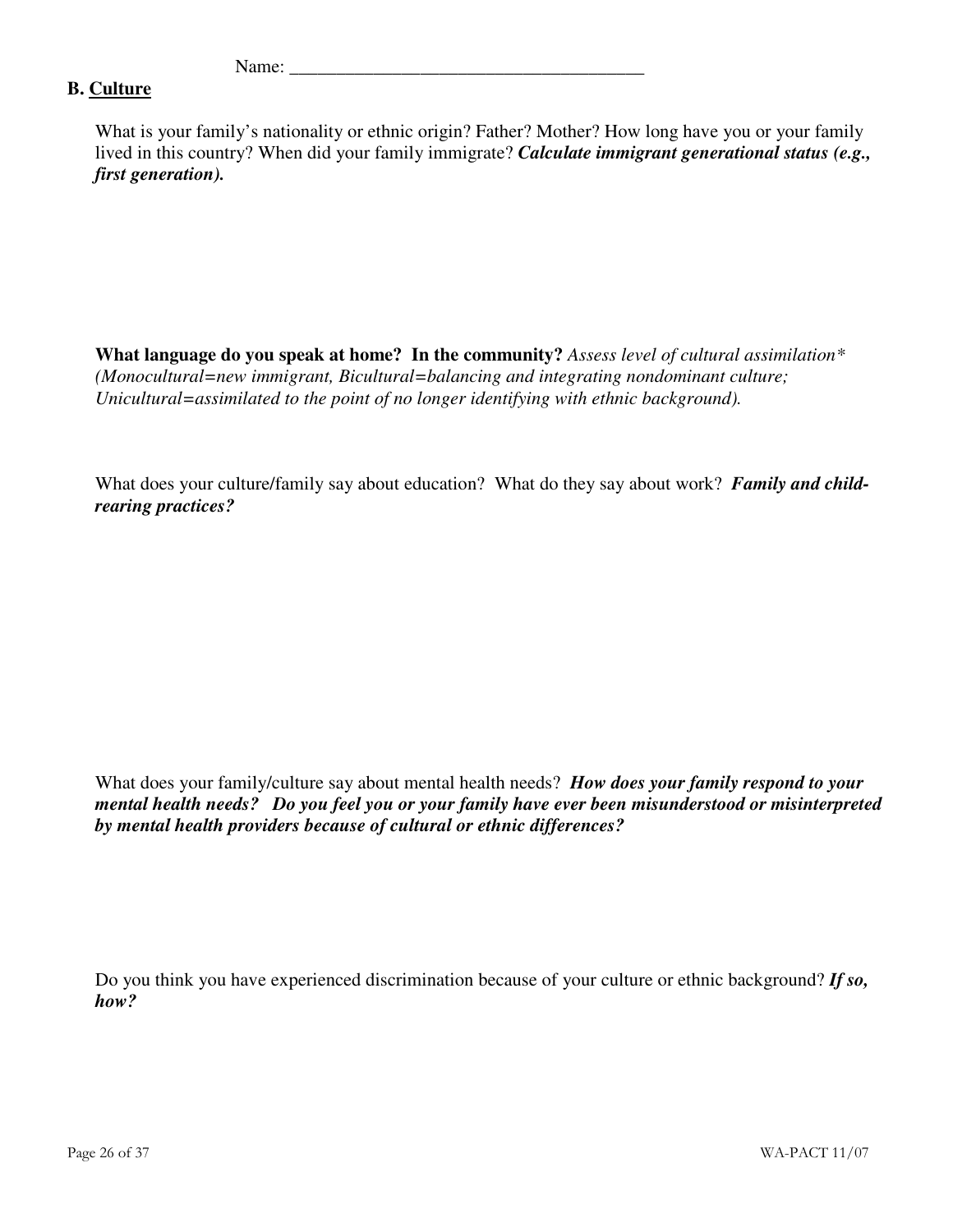#### **C. Spirituality**

**How important is faith/spirituality in your life? What are some of your spiritual practices?** *How satisfied are you with your opportunities to participate in your spiritual practice or attend the congregation of your choice right now? Do you belong to a spiritual community or would you like to?*

**If you want to make changes, what are they? What are your spiritual goals? How could the PACT team help you reach these goals?** 

#### **E. Legal Involvement**

**Are you dealing with any legal issues right now? If your legal issues are bothering you, how can we help?**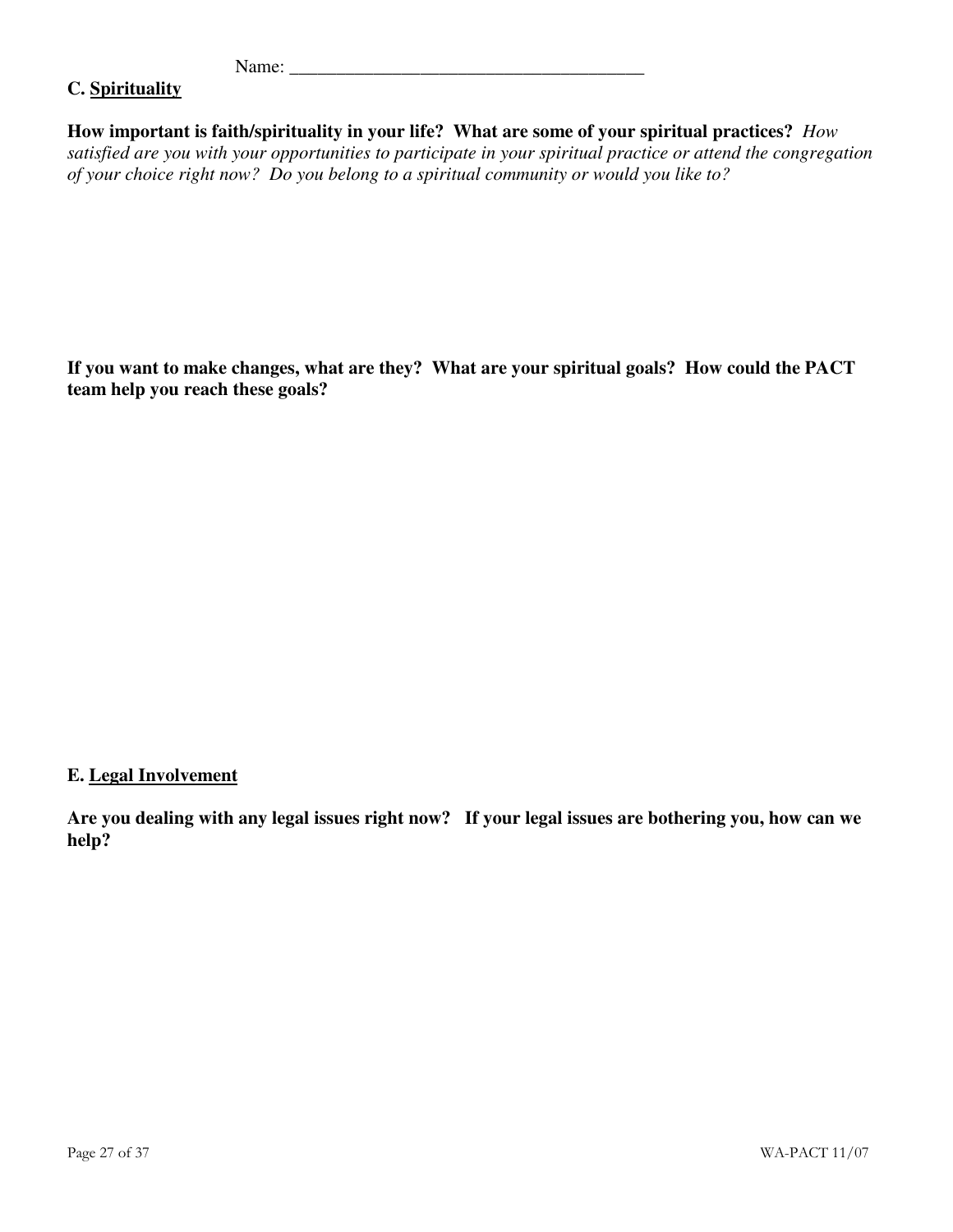**The following is a list of situations. Please read the situation and then rate how easy it is for you.** 

1=very easy 2=sometimes easy 3=often difficult

- 1. Walking down the street
- **2.** Being with your family
- 3. Riding city bus
- 1. Being with older people
- 5. Going into bars
- **6.** Mixing with people at work
- 7. Being in a crowd
	- 8. Expressing anger
	- 9. Making friends your own age
	- 10. Talking about your feelings
	- 11. Having someone over to your place
	- 12. Starting a conversation
	- 13. Going to social gatherings
	- 14. Meeting new people
	- 15. Asking for assistance
	- 16. Being alone
	- 17. Answering questions
	- 18. Spending time with men
	- 19. Spending time with women
	- 20. Going into stores
	- 21. Being criticized by someone
	- 22. Making a mistake
	- 23. Going on a date
	- 24. Saying "No" to a friend
	- 25. Talking to a work supervisor
	- 26. Keeping friends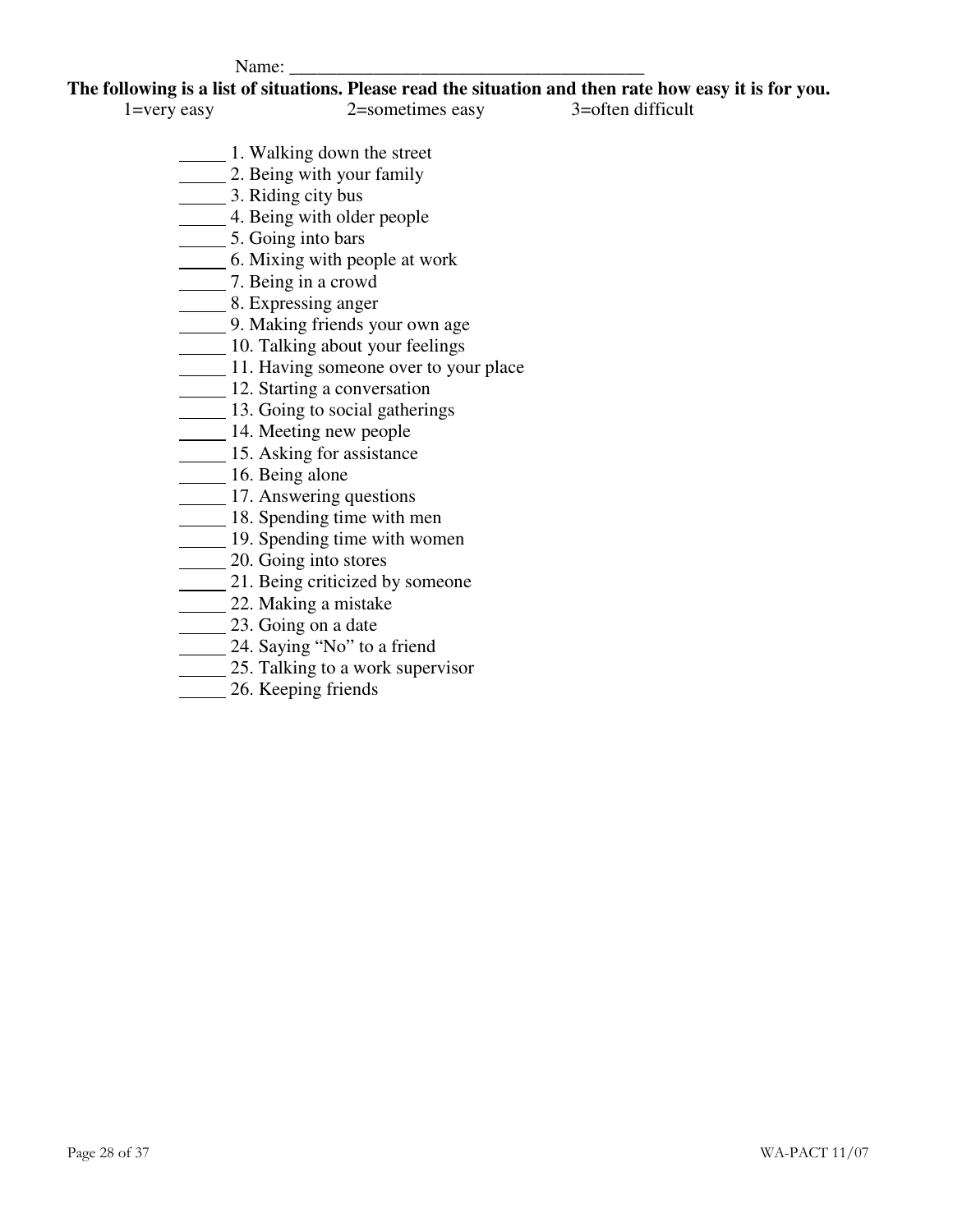| - - |
|-----|
|-----|

#### **Please check the things you would like to do during the next six months or at some time in the future.**

I would like to:

| move to a new apartment     | meet some women           | get a job                 |
|-----------------------------|---------------------------|---------------------------|
| study photography           | live in a house           | talk about feelings       |
| save money                  | get off of welfare        | go to bars                |
| get my driver's license     | get along with my parents | be more assertive         |
| buy a car                   | learn a skill             | go to restaurants         |
| meet some men               | improve my grooming       | go to movies              |
| finish school               | learn to job hunt         | drink less coffee         |
| play basketball             | be less lonely            | learn to manage stress    |
| get special job training    | maintain friendships      | do woodworking            |
| improve my cooking          | communicate with parents  | have more friends         |
| go camping                  | go to church              | take a vacation           |
| play cards                  | drink less                | get new clothes           |
| have more money             | go on dates               | have a party              |
| buy a TV                    | join a club               | learn to sew              |
| go bowling                  | be more active            | open a bank account       |
| go to see plays             | stop smoking              | get together with friends |
| learn relaxation            | eat better                | express my feelings       |
| go to concerts              | gain weight               | go on picnics             |
| play pool                   | call friends on the phone | go see a baseball game    |
| get a roommate              | learn to be less anxious  | be assertive with friends |
| get a volunteer job         | visit relatives           | go to the library         |
| enter a contest             | do painting               | other                     |
| write poetry                | learn to knit             | other                     |
| go fishing                  | play baseball             | other                     |
| spend more time alone       | lose weight               | other                     |
| <b>Strengths/Resources:</b> |                           |                           |

Completed by:\_\_\_\_\_\_\_\_\_\_\_\_\_\_\_\_\_\_\_\_\_\_\_\_\_\_\_\_\_\_\_\_\_ Date:\_\_\_\_\_\_\_\_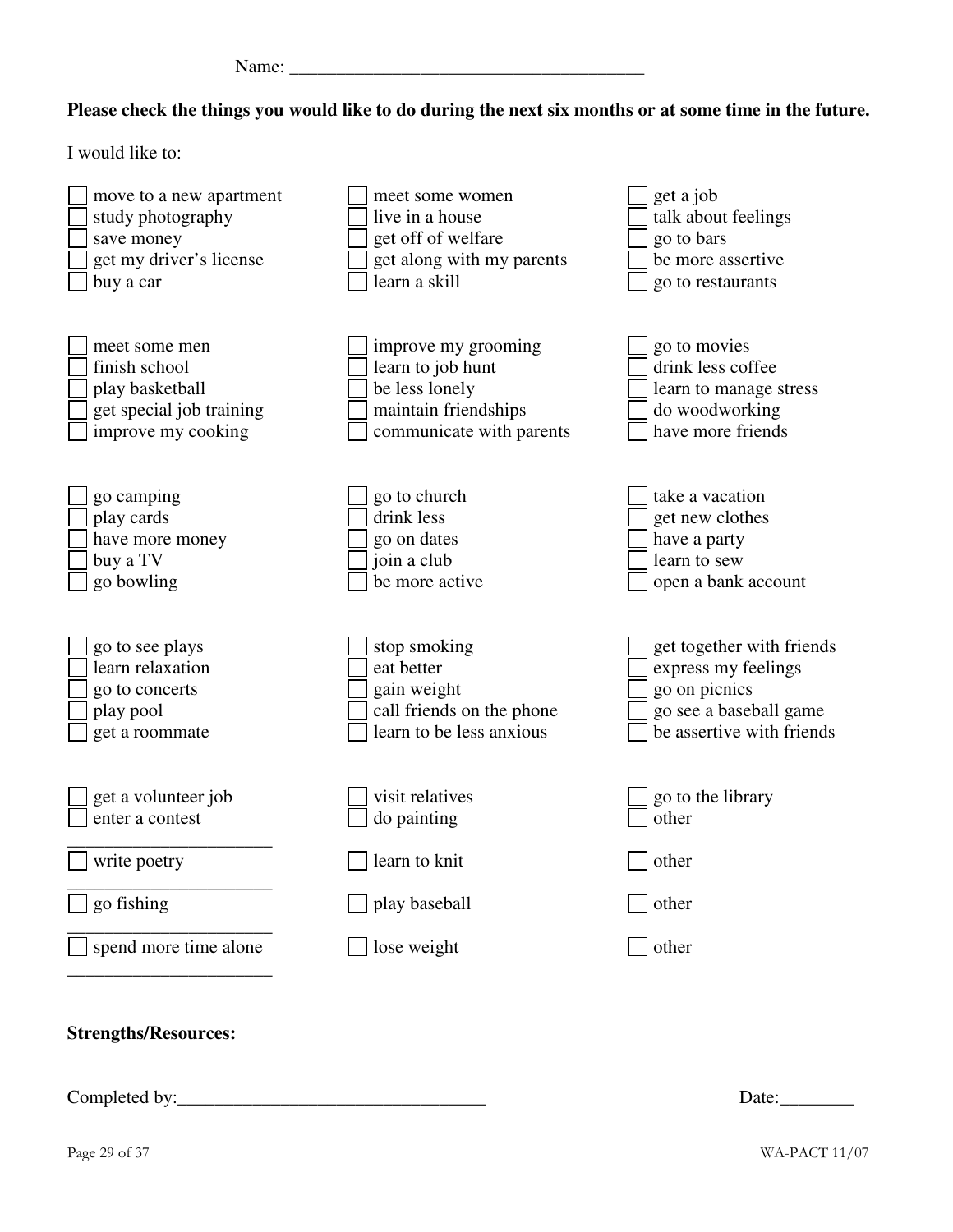#### **WA-PACT Comprehensive Assessment Part 6: Activities of Daily Living**

#### **A. Living Situation**

**What is your current living situation? Do you live alone, with roommates? How do you feel about your place and your neighborhood?** 

**If you want to make changes, what are they? What kind of living situation would you like to be in (if different from where you live now?** 

**What are the barriers keeping you from being in the living situation you want to be in? What kind of help would you like?**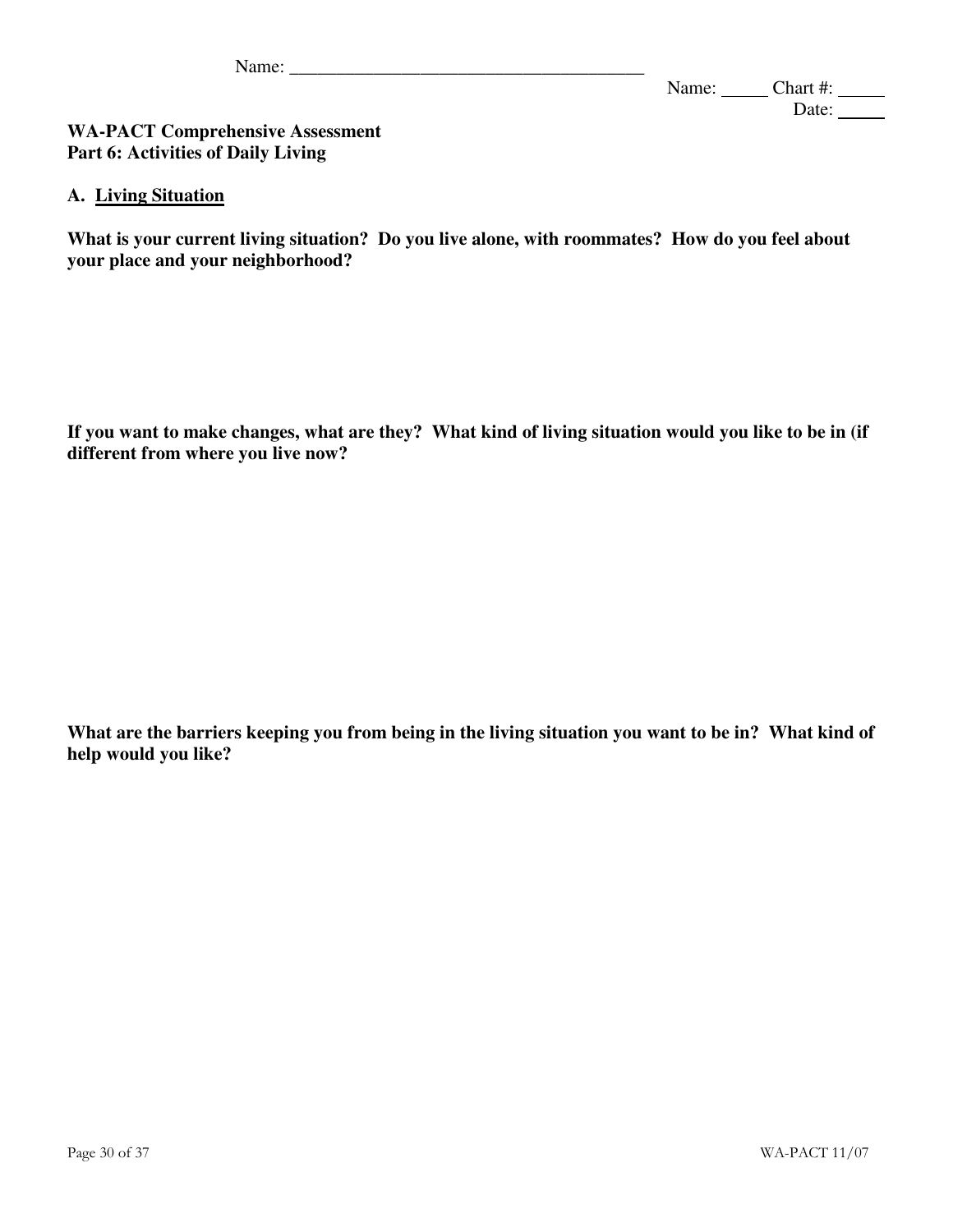#### **B. Daily Living and Routine**

**How do you spend your day? What does a "typical" day look like? Is this satisfying/enjoyable for you? Are there places in the community where you feel comfortable and safe?** 

**If you want to make changes, what are they? What would your ideal day look like? How/where and with whom would you like to be spending your time? What kind of things do you like to do that you aren't doing now?** 

**What are the barriers keeping you from spending your time the way you would want? How could the PACT team help you with these?**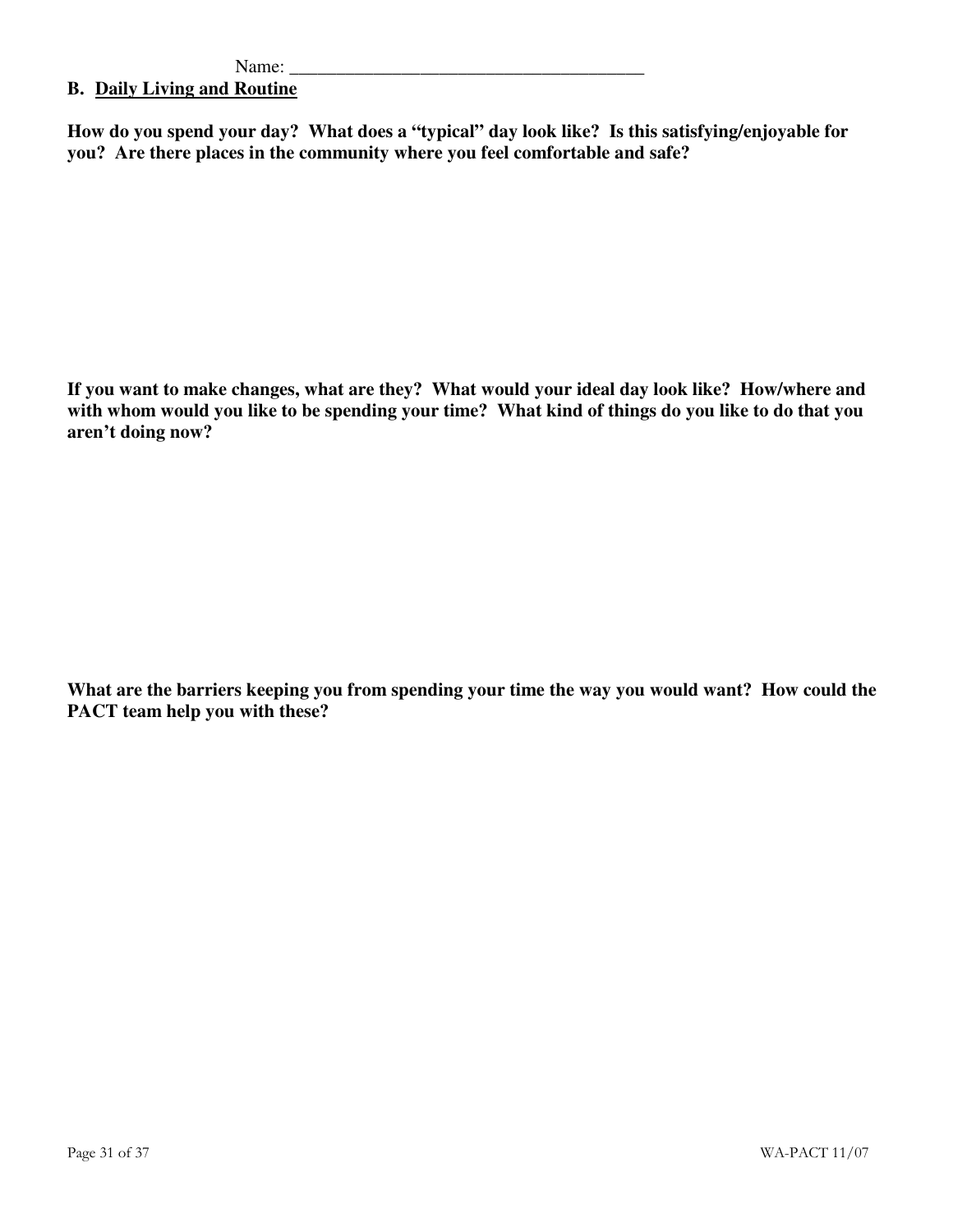#### **C. Housekeeping, Diet/Nutrition, Laundry, Transportation**

**What housekeeping tasks do you enjoy the most? The least? Do you have access to laundry facilities?** 

**What type of meals do you like? Where do you get your food currently?**

**How do you get to your appointments and activities?**

**If you'd like to change any of these areas (housekeeping, nutrition, laundry, transportation), what would they look like?** 

**What are the major barriers to make these changes? How could the PACT team help you with these areas?** 

**Strengths/Resources:** 

Completed by:\_\_\_\_\_\_\_\_\_\_\_\_\_\_\_\_\_\_\_\_\_\_\_\_\_\_\_\_\_\_\_\_\_ Date: \_\_\_\_\_\_\_\_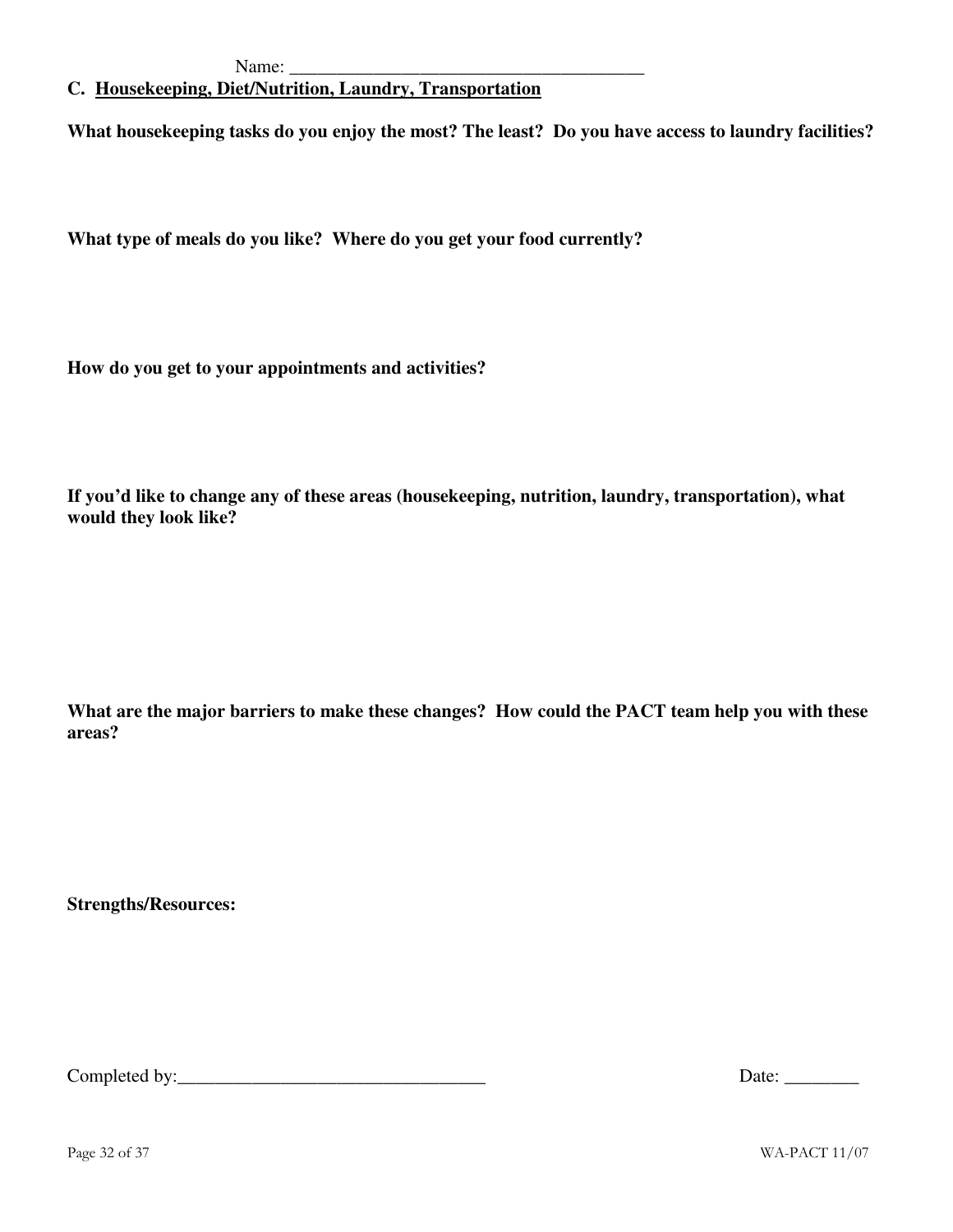Name: Chart #: \_\_\_\_\_\_ Date:

**WA-PACT Comprehensive Assessment Part 7: Family and Relationships** 

**Who are the most important people in your life right now? Are there people you can turn to when things get difficult? Are there people that depend on you?** 

**How are your friendships going? How are your family relationships going? Do you have (or hope to have) a romantic or sexual relationship-how is this going?** 

**If you want to make changes, what are they? Would you like to make new relationships or improve your current relationships?** 

**What are the barriers to forming or improving relationships? How could the PACT team help you with this?**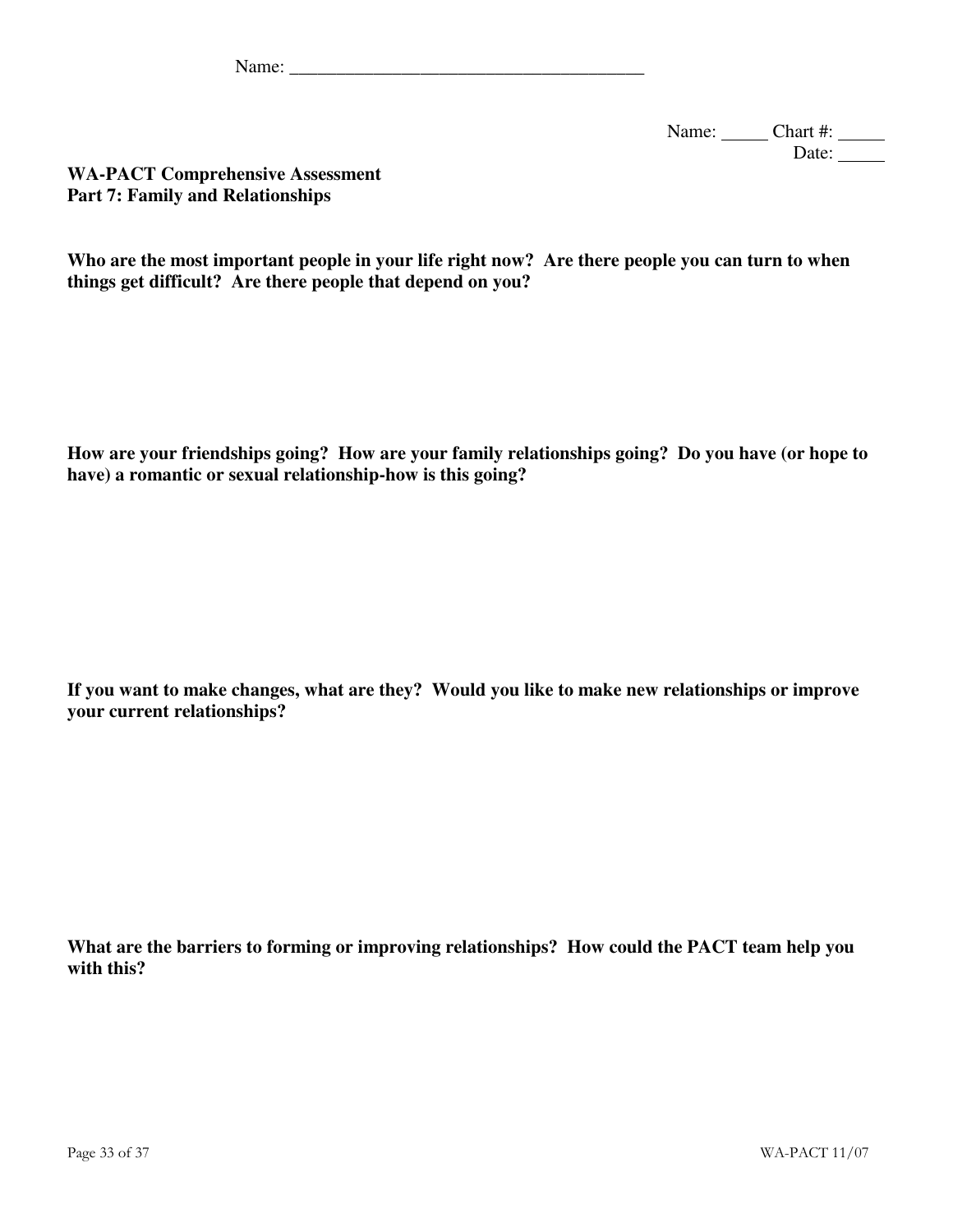Name: \_\_\_\_\_\_\_\_\_\_\_\_\_\_\_\_\_\_\_\_\_\_\_\_\_\_\_\_\_\_\_\_\_\_\_\_\_\_

### **List all names of the members of the family of origin (i.e., parents and siblings) and of spouse or partner:**

| Name | Relationship | Address and Telephone | Age |
|------|--------------|-----------------------|-----|
|      |              |                       |     |
|      |              |                       |     |
|      |              |                       |     |
|      |              |                       |     |
|      |              |                       |     |
|      |              |                       |     |

#### **List the names of Children:**

| Name | Relationship | Birth Date and Age | <b>Address and Telephone</b><br>(if minor, whom are they<br>living with) |
|------|--------------|--------------------|--------------------------------------------------------------------------|
|      |              |                    |                                                                          |
|      |              |                    |                                                                          |
|      |              |                    |                                                                          |
|      |              |                    |                                                                          |
|      |              |                    |                                                                          |
|      |              |                    |                                                                          |

#### **Significant Others:**

| Name | Relationship | Age |
|------|--------------|-----|
|      |              |     |
|      |              |     |
|      |              |     |
|      |              |     |
|      |              |     |
|      |              |     |
|      |              |     |
|      |              |     |
|      |              |     |
|      |              |     |
|      |              |     |

#### **Strengths/Resources:**

Completed by: \_\_\_\_\_\_\_\_\_\_\_\_\_\_\_\_\_\_\_\_ Date: \_\_\_\_\_\_\_\_\_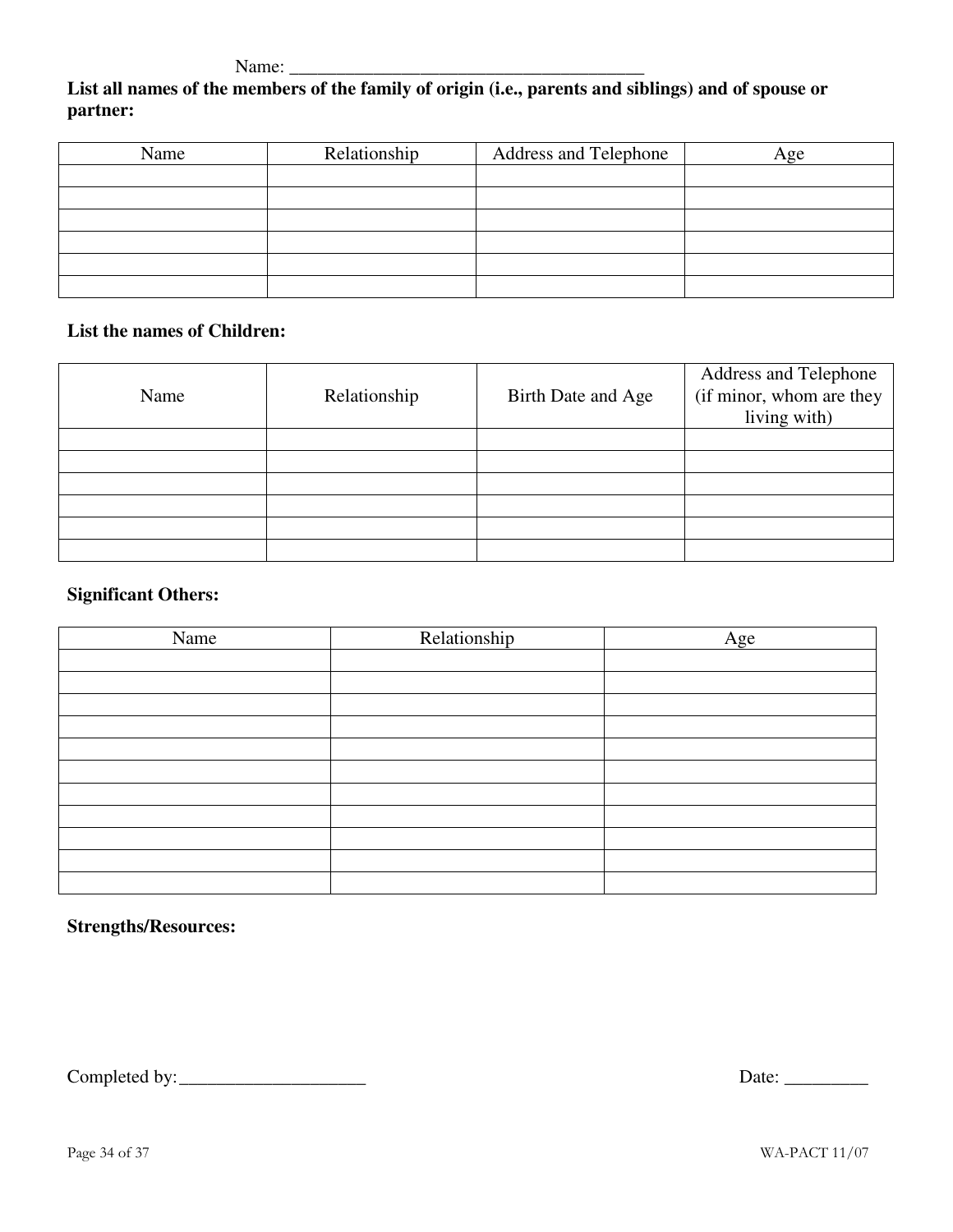#### **WA-PACT Comprehensive Assessment Part 8: Strengths and Resources**

#### **A. Hopes and Dreams**

**What are your hopes and dreams for the future? What are some of the most important things you want to have in your life?** 

**If you could change anything in your life right now, what would it be?** 

#### **B. Personal Strengths**

**To help you meet your goals, we need to think about what strengths you have. Sometimes people have a hard time remembering their strengths. The following statements may help you get ideas:** 

- 1. **My best qualities as a person are…**
- 2. **Something I would NOT change about myself is…**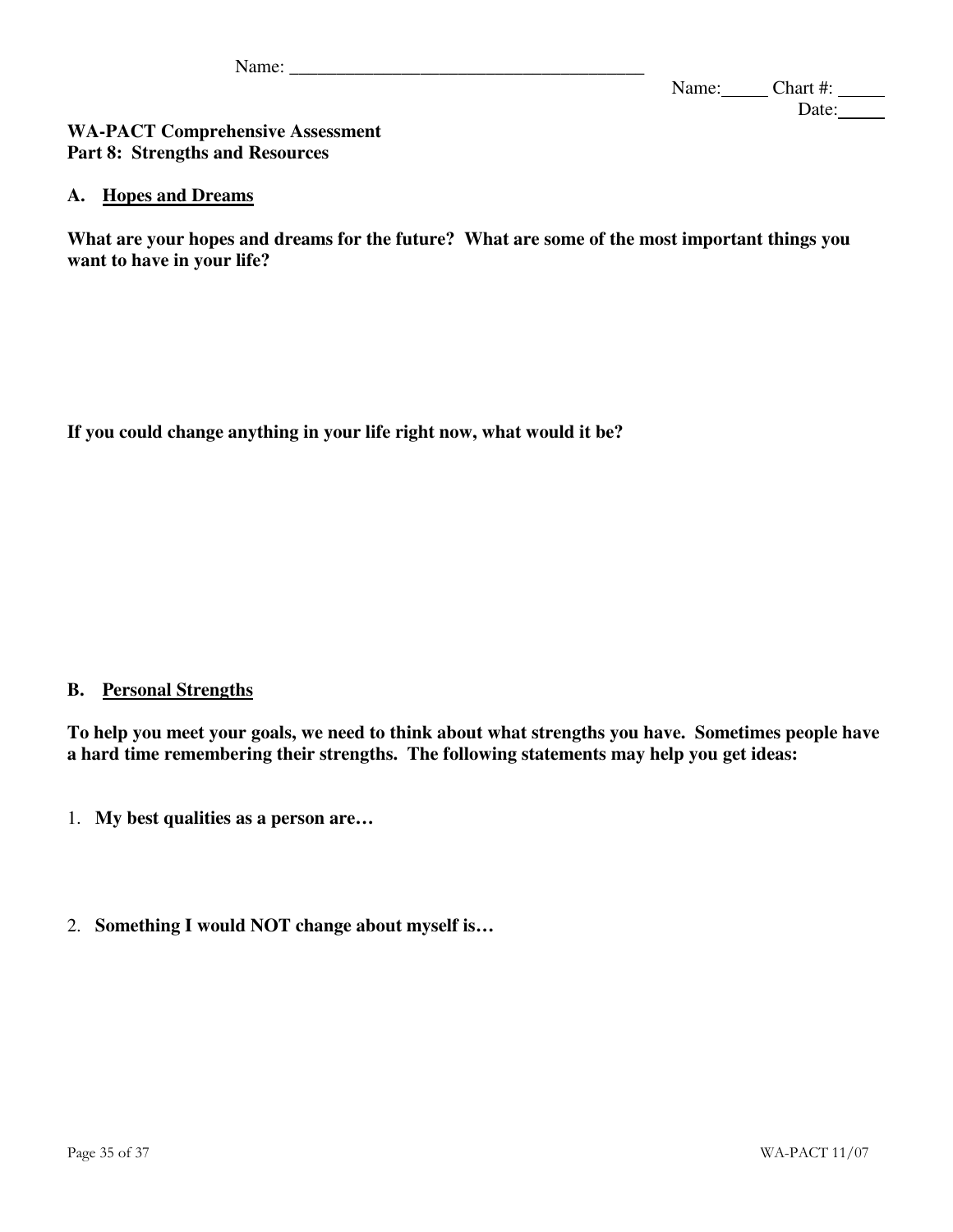3. **The times I am most at peace are when…** 

4. **People like that I am (people say they like my…)** 

5. **I help other people out by… (Something I give to others that makes me feel good is…)** 

6. **I admire people who are…**

7. **I notice my problems least when I am…** 

8. **The kinds of things I'd like to change in my life are…**